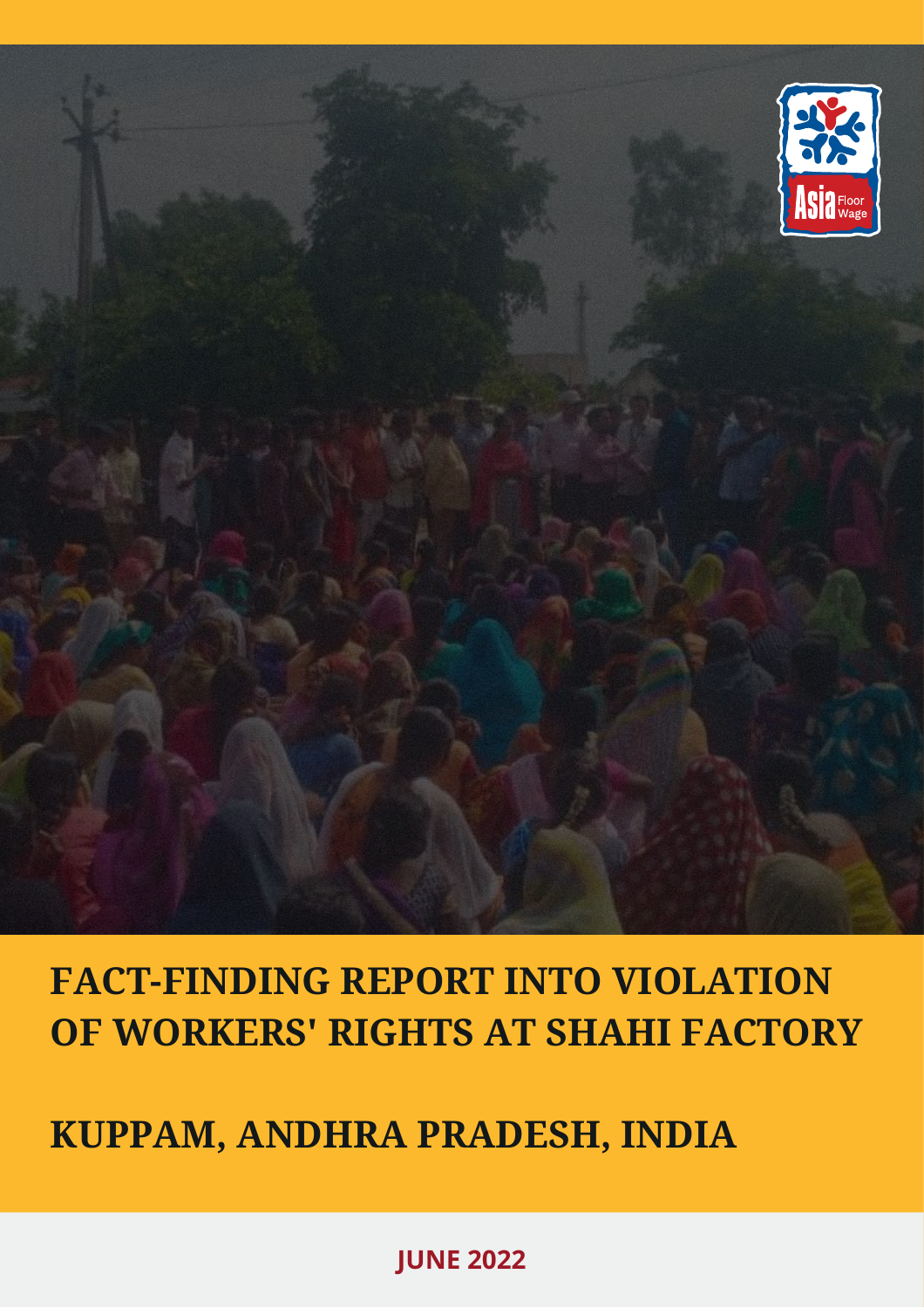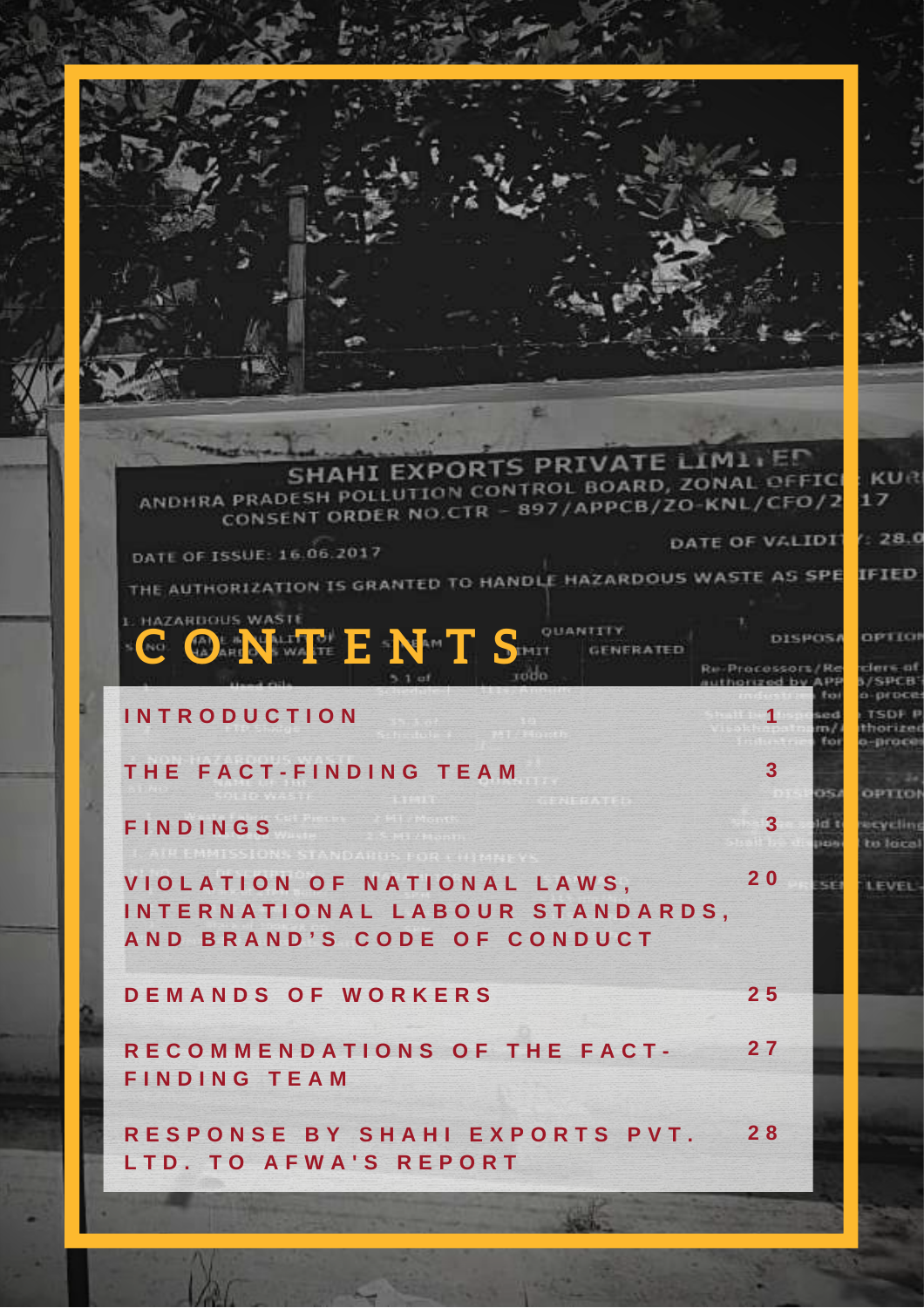**Date of Interviews:** 24<sup>th</sup> May, 2022 and 25<sup>th</sup> May, 2022

Date of Report: 16<sup>th</sup> June, 2022

#### **I. INTRODUCTION**

On the 9th of May 2022, around 2,000 workers from the Shahi Exports factory - Unit 44 at Kuppam, in the southern state of Andhra Pradesh, India gathered to protest outside their factory. The workers were protesting their low wages – a grievance they had been consistently raising with no respite for several months. Though the issue of low wages was the initial impetus for the protest, workers highlighted a range of labour rights violations at the factory during their five-day protest – from verbal and sexual harassment to lack of breaks and unsanitary washrooms.



The Shahi Exports factory in Kuppam is one of the many factories owned by Shahi Exports Pvt Ltd ("**Shahi"**). Considered one of India's largest garment suppliers and manufacturers, Shahi, according to their own data, employs over 113,000 employees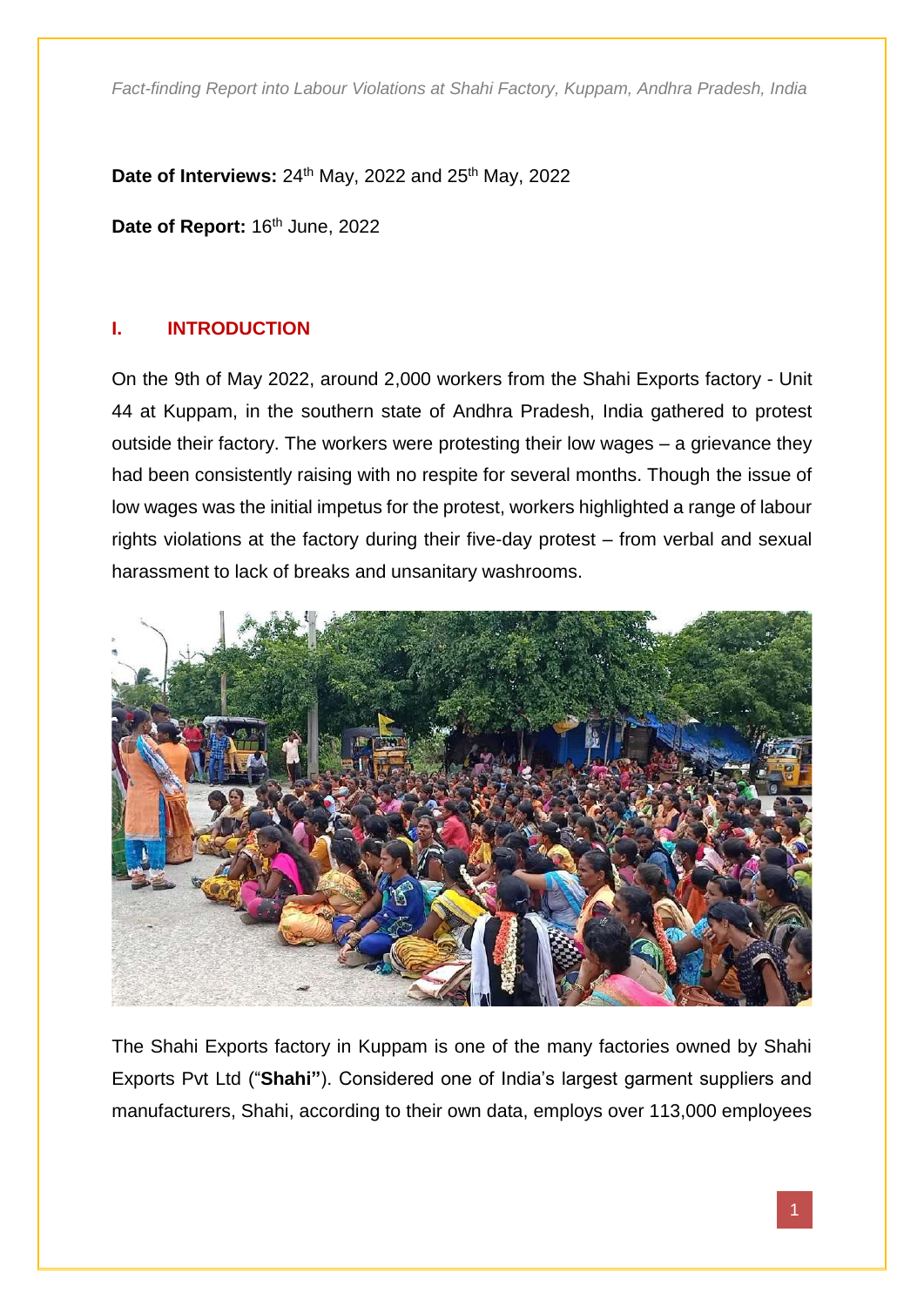in 50 factories across nine states<sup>1</sup> and supplies to major global brands and retailers, including H&M, Marks and Spencers, PVH, Primark, Uniqlo, Tesco Unit, and Columbia Sportswear.

Last year alone, Shahi made a whopping revenue of 500 crores Rupees.<sup>2</sup> Shahi's workers in factories across Karnataka, NCR and Haryana, in contrast, earn roughly between 10,000 to 11,000 Rupees per month - a sum barely enough to cover basic food and health expenses - let alone pandemic-related financial difficulties. The workers at Shahi Unit 44 at Kuppam earn even lesser than their Shahi peers at other factories. Their wages are between 8,000 to 9,000 Rupees a month, a sum that violates the statutory minimum wages of around 11,000- 11,500 Rupees stipulated by the State of Andhra Pradesh.<sup>3</sup>

Shahi is no stranger to labour rights violations. Several media and fact-finding reports have over the years documented many labour violations committed by Shahi across its factories in India.<sup>4</sup> Workers in these factories have accused the Shahi management of violations ranging from indulging in criminal violence against workers, (in a Shahi facility in Karnataka, managers physically assaulted ten workers who organised with a trade union), refusing to pay decent wages, retaliating against workers for unionising, to creating a culture of impunity around sexual and verbal harassment.

The protests between 9th to 13th May 2022 at the Shahi factory in Kuppam came to the attention of the Asia Floor Wage Alliance ("**AFWA"**) after workers at the factory in Kuppam contacted one of AFWA's union partners regarding their abysmal working conditions. AFWA India then dispatched a fact-finding team to Kuppam to document the working conditions at the factory and understand the nature of the protest staged by workers. Most media and fact-finding reports on Shahi's labour violations have mainly concentrated on violations at factories in major cities like Bangalore, Haryana and NCR. Shahi factories in rural areas have largely avoided all scrutiny into their work

-

<sup>3</sup> <https://www.lexplosion.in/wp-content/uploads/2022/04/Andhara-Pradesh-Minimum-Wages-2022.pdf> <sup>4</sup>[https://www.workersrights.org/factory-investigation/shahi-exports-pvt-](https://www.workersrights.org/factory-investigation/shahi-exports-pvt-ltd/)

[ltd/;](https://www.workersrights.org/factory-investigation/shahi-exports-pvt-ltd/)<https://www.thenation.com/article/world/garment-worker-factory-pace/>

<sup>1</sup> <https://www.shahi.co.in/>

<sup>2</sup> <https://www.tofler.in/shahi-exports-private-limited/company/U18101DL2005PTC138730/financials>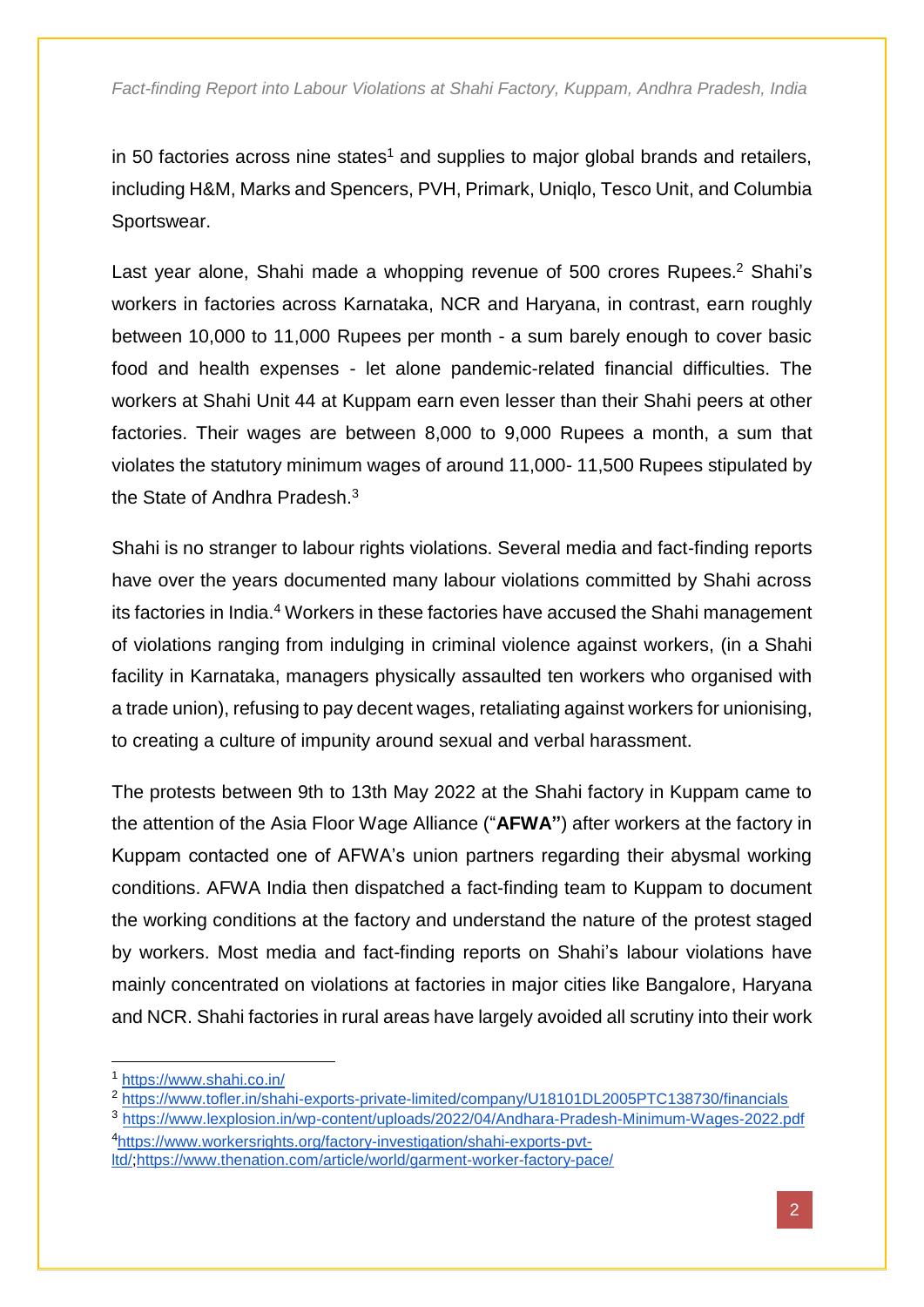due to their location. Against this backdrop, the fact-finding into the protests and violations at the Shahi factory in Kuppam gains considerable importance.

The following report documents the findings and recommendations of the fact-finding team's investigation into the working conditions of workers at the Shahi factory in Kuppam and the aftermath of the protest staged by workers. The report covers several labour violations at the factory which include - *management's refusal to pay statutory minimum wages, retaliation against workers for their five-day protest, and oppressive working conditions ranging from gender-based violence and harassment and inhuman production targets to lack of sufficient ventilation and sanitary toilets***.**

#### **II. THE FACT-FINDING TEAM**

The fact-finding team ("**Team**") of AFWA, India consisted of two lawyers, Aman Khan and Madhulika T, and a field organiser Yuvaraj S. All three members undertook the fact-finding mission over two days - from 23rd May to 24th May - at Kuppam, Andhra Pradesh. They spoke to a total of 18 workers during the fact-finding visit.

#### **III. FINDINGS**

Most meetings and interviews were conducted at the workers' homes. The Team met a range of workers during their visit - from those who have been working at the factory for five years to trainees who have been working for a month. Many workers that the Team interviewed had studied only up to the 10th standard. Only five workers had received a college education. All workers interviewed fell within the age group of 18 to 39 years and several hailed from Dalit community. The fact-finding team observed that the workers either belonged to Dalit community or other marginalised and vulnerable sections of society.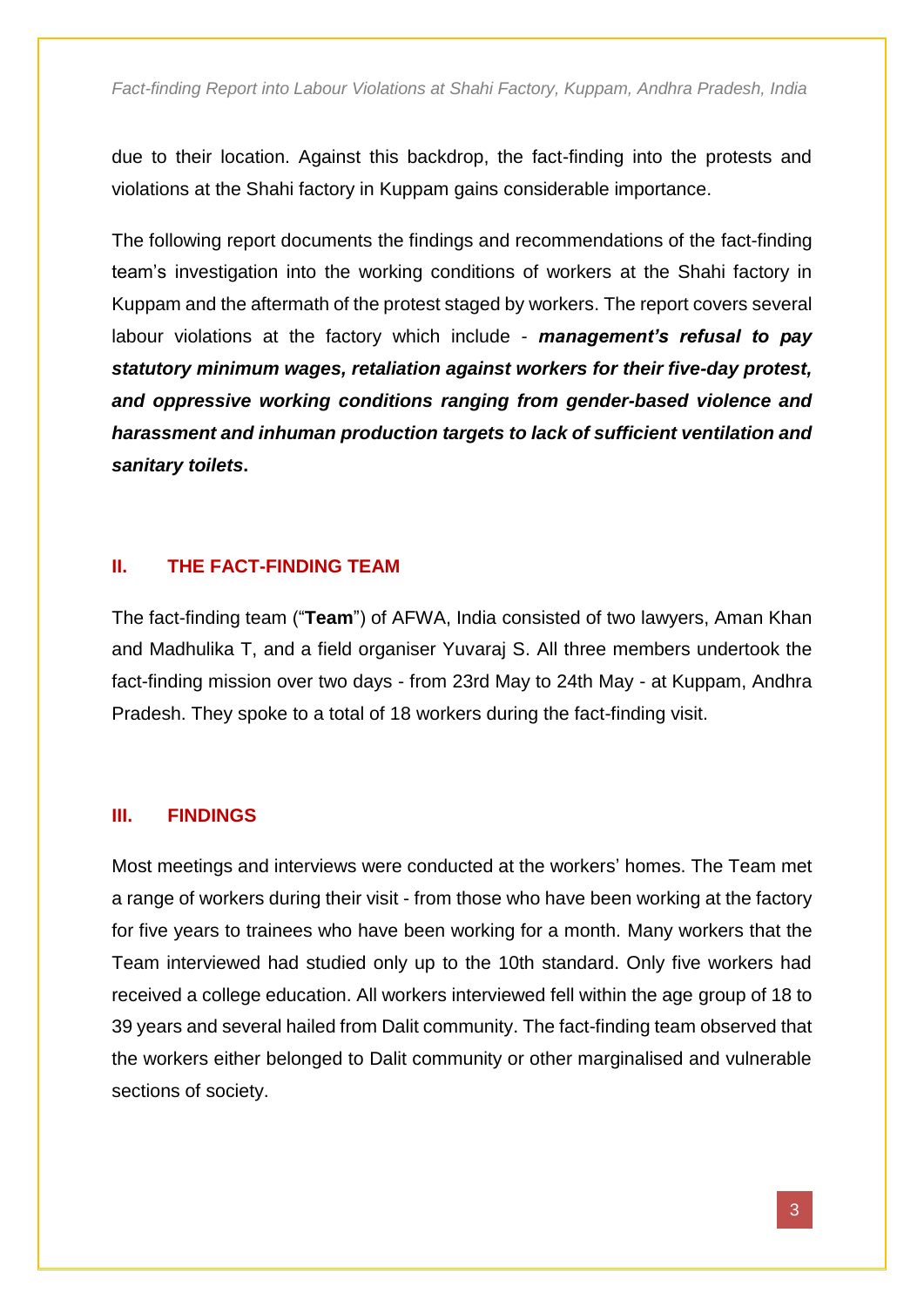A majority of the workers the Team interacted with were tailors, though the group also spoke to two workers from the Human Resources (HR) department, three workers who are operators, one trainee, and one staff member. Of the 18 workers the Team spoke to, five workers had quit working at Shahi last year. All the workers spoken to, were locals and hailed from Kuppam or nearby hamlets. The workers informed the Team that the Shahi factory attracts workers not just from Kuppam but from villages all around Kuppam, even those as far as 30 kilometres from the factory including bordering villages of Karnataka and Tamil Nadu.

Staff members are seldom hired by the management from Kuppam, perhaps fearing that local representation at the staff level may be a hindrance to maintaining the harsh disciplinary supervisory practices on workers, that seem to have become the norm in the factory.

> *"The management at Shahi holds a lot of contempt for local people and seldom hires for the staff-level category from Kuppam. Working as a staff member, I've seen several wellqualified applicants being rejected for the sole reason that they hail from Kuppam."*

*– Usha, 25, ex-staff member at HR Department, Shahi factory*

Workers stated that since the factory's inception at Kuppam in 2016, the factory has been manufacturing garments predominantly for the US-based brand Columbia Sportswear. The main garments produced are jerkins, pants, and shorts. Workers described the factory as having 19 production lines, all situated on a single floor. Workers reported that every production line is manned by a captain. The captain is usually a worker who previously worked as a tailor. A captain's sole job is to monitor the work being undertaken by workers on the production line, and ensure that they are meeting their hourly targets. Above captains, there are supervisors, floor-in-charges, assistant production managers, and production managers, who oversee the factory floor's overall functioning. Workers reported that almost all the workers working as tailors in the factory are women, with only a handful being men.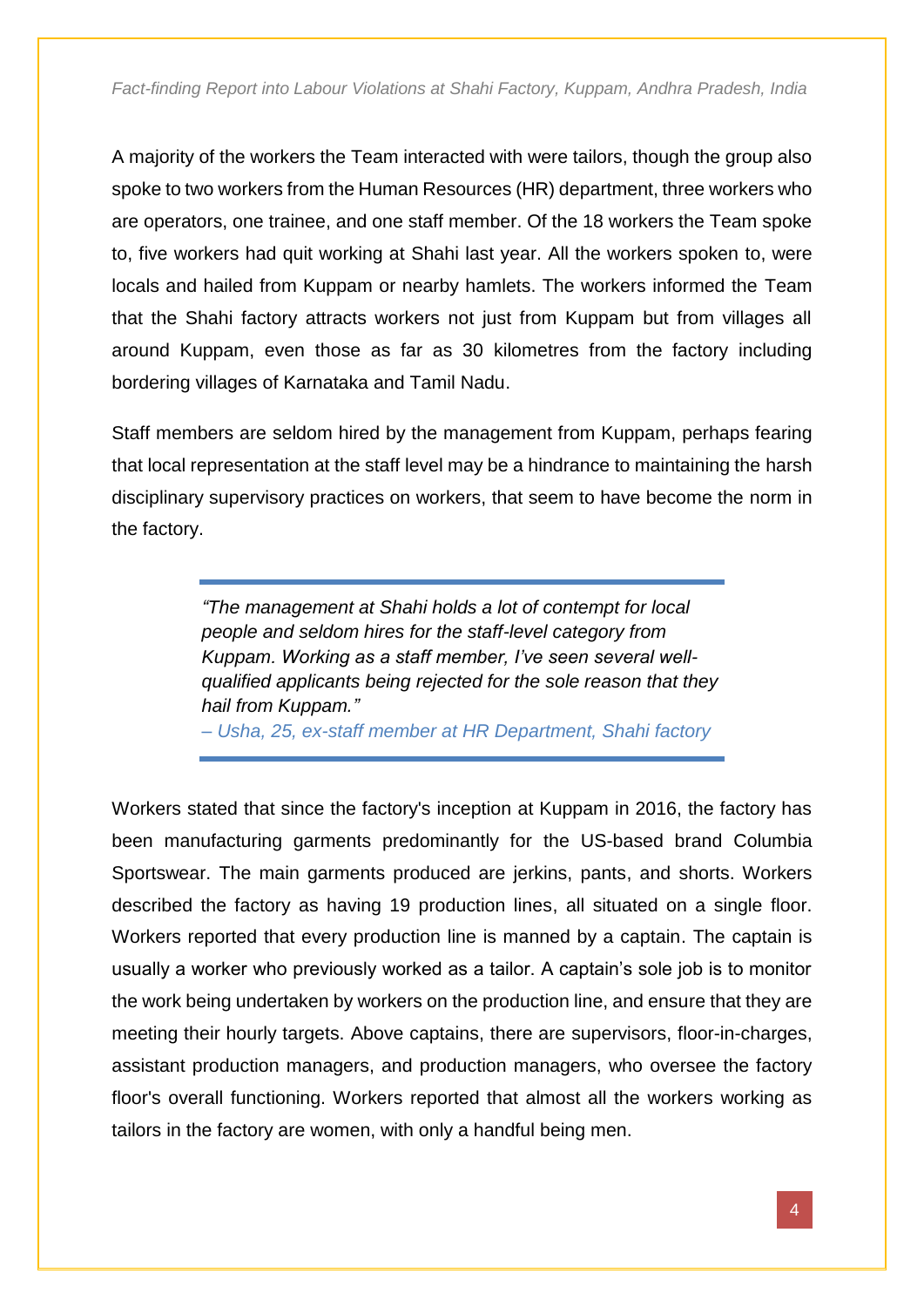During the interviews, it became clear to the Team that the workers are angry and upset not only with the low wages but also with the lack of dignified working conditions they are forced to face at the factory every day. Verbal abuse and sexual harassment appear to be the hallmarks of the management's working style at Kuppam. Several workers the Team spoke to had resigned (with some workers resigning from duties several times) due to abuse from their supervisors, only to re-join due to a lack of other employment opportunities. It was clear that most workers chose to work at the Shahi factory only due to lack of alternative employment options at Kuppam. Two workers who quit last year due to the high levels of verbal abuse they faced at the factory expressed their intention to re-join Shahi. They were unable to find alternative jobs to support their families.

> *"I feel as though the role of captain and supervisors were created in the factory for the sole reason of harassing and abusing the workers." – Lakshmi, a 33-year-old tailor at Shahi Factory*

Most of the workers were uninhibited in their interviews with the Team. They spoke willingly, except for one worker who wished to stay anonymous and another worker who was hesitant, fearing retaliation from the management. Many female workers who were initially reluctant to share concerns about sexual propositioning and other healthrelated issues, including concerns over their menstrual cycles, freely shared their problems with the Team towards the end of the interview. However, only one worker was willing to share with the Team her personal experience as a direct victim of sexual harassment. Most other instances of sexual harassment were relayed to the Team by workers who preferred to relate as witnesses.<sup>5</sup> The workers told the Team that women workers who have been directly propositioned for sex are fearful of directly speaking about their experiences at the factory for fear of retaliation. However, this problem, they claimed, was pervasive and widely prevalent.

-

<sup>&</sup>lt;sup>5</sup> It is important to note that research shows how survivors of gender-based violence often hesitate to report their experiences due to fear of management and society; and instead tend to speak of such harassment in the third person.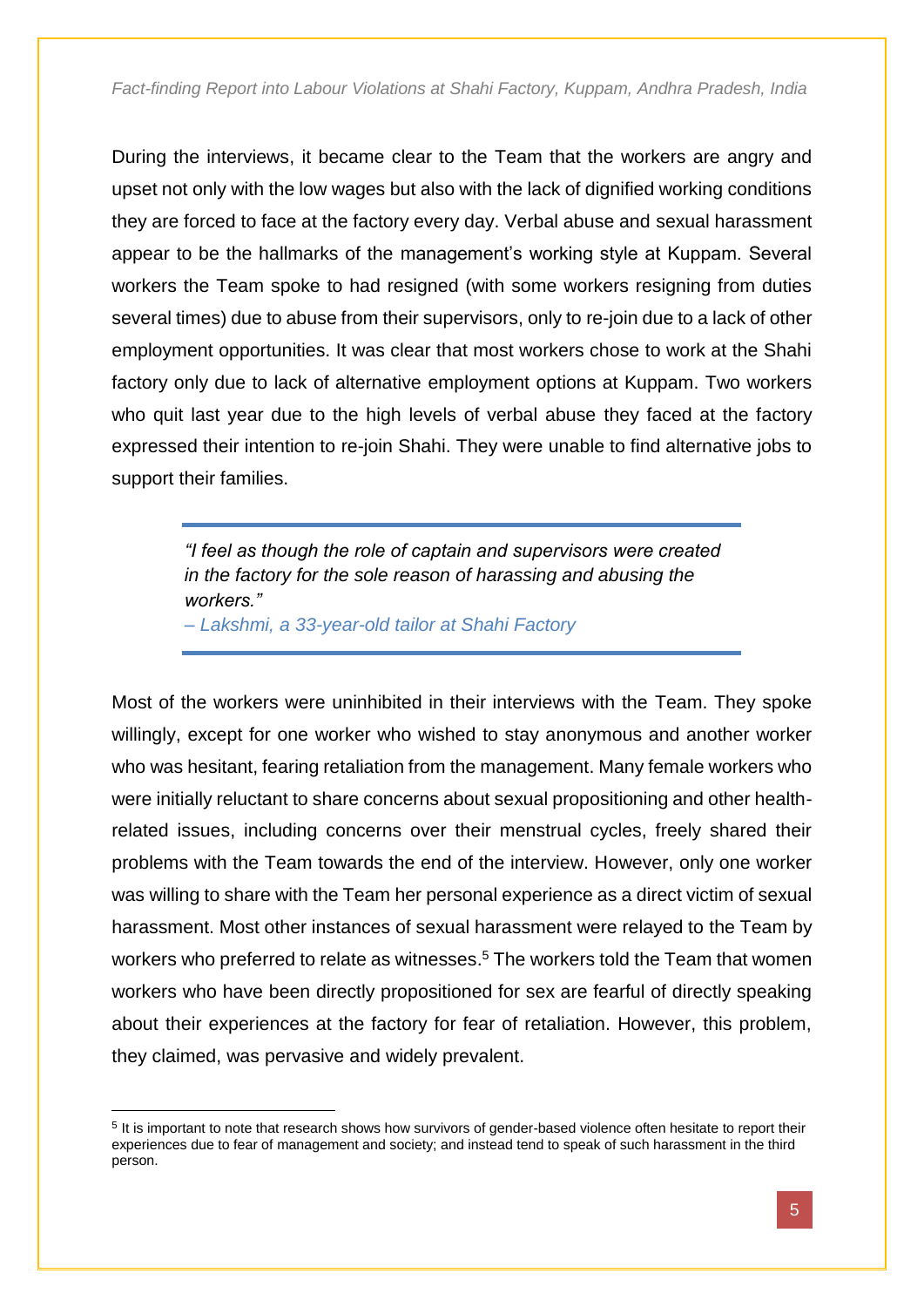The Team was struck by the range of the issues - health issues, accidents, sexual abuse, debt, and basic issues of survival - that these workers, especially women workers in their twenties, were and are facing. Many of these issues have been festering since Shahi factory's inception in 2016, without any means of redress. There is an urgent need for a platform or a union to take up these issues with the management as and when they appear and work towards resolving them.

#### **1. Non-issuance of Appointment Letter**

- a. Several workers the Team interviewed did not receive an appointment letter from the management. Even those who received the appointment letter informed the Team that no details other than the joining date were mentioned. Basic details such as salary, designation, and working hours were not included. However, all workers reported having received their identity cards.
- b. One worker informed the Team that following the protest, the management has begun to issue appointment letters to workers they previously neglected to issue an appointment letter to.

*"I had no prior experience at tailoring before joining Shahi. Upon joining, I received training only for a single day before being dispatched to stitch garments on the production line. At the production line, my supervisors would constantly berate me and call me names for committing small mistakes. Once in response to a minor mistake I made, the supervisor flung a handful of garments at my face."*

*- Rama, a 21-year-old tailor at Shahi factory*

#### **2. Coercive Working Conditions**

a. Workers are barred from speaking to one another on the production line. If caught talking, they are verbally abused by their supervisors. Workers are also not allowed to use their phones while working, even for emergencies. If workers are found with a phone, their phones are confiscated.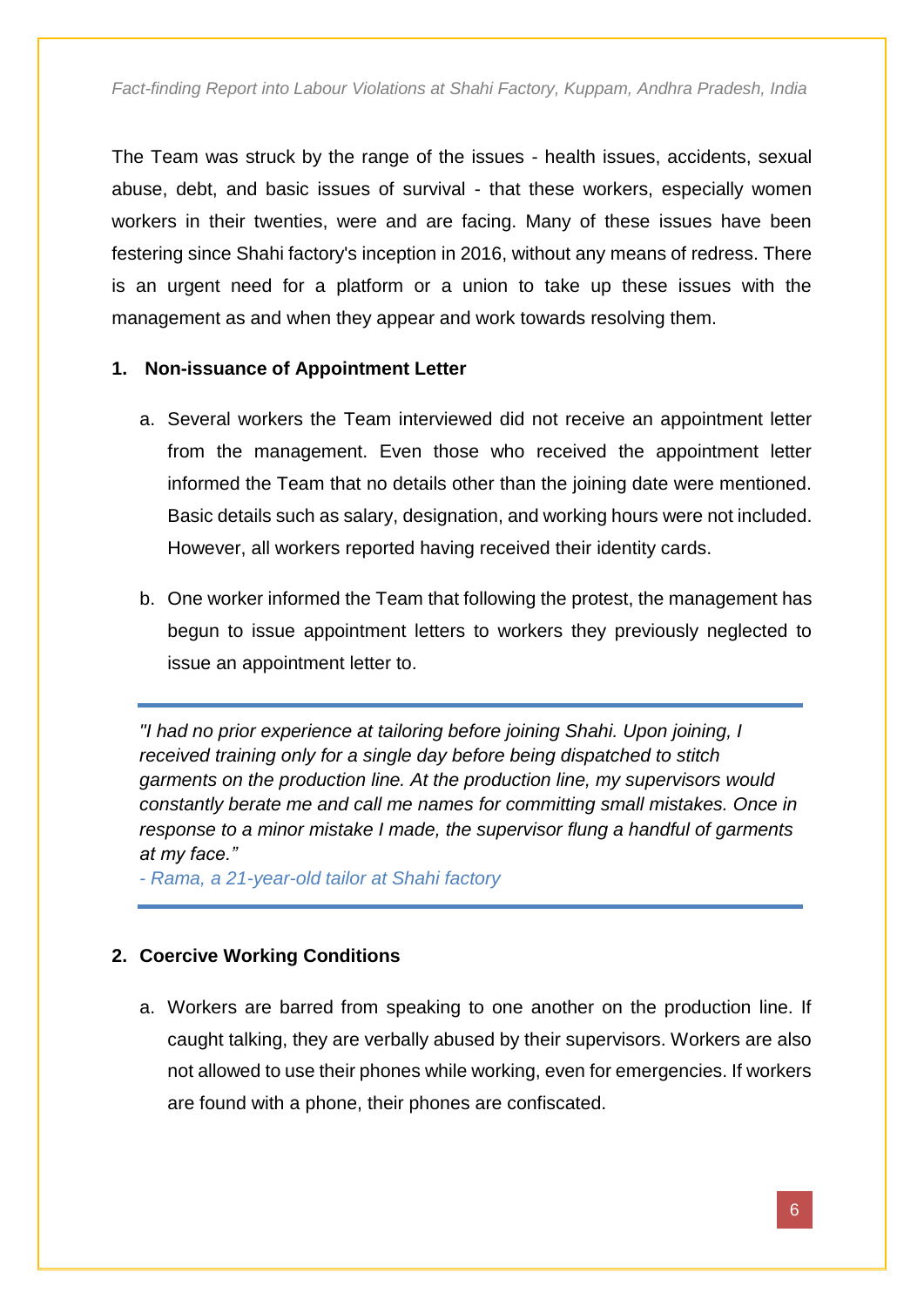- b. Workers who join the factory as trainees with no prior experience are not provided with full and comprehensive training. Instead, they are trained for a couple of days, before being directed to meet production targets similar to more experienced tailors. Many trainees resign as a result. Importantly, the wages paid to trainees remains the same even after they are moved to the production line, despite trainees having the same role and responsibility as other tailors.
- c. Hourly production targets set for workers are unreasonably high. Workers have a production target of 100 garments per hour. If workers fail to deliver these targets, they are abused and humiliated in filthy language. This humiliation is often public - supervisors surround the worker and shout at deafening levels to ensure everyone in the production line hears the abuse being meted out. As per the workers, such public humiliation aims to serve as a threat to other workers to complete their targets. Several workers confessed to the Team that their fear of being abused for missing production targets was so high that they would often skip their lunch break to complete their targets for the day.
- d. Workers frequently faint on the production line due to the high-stress environment created by the management. Rather than try to destress the work environment, workers are provided glucose by the management and asked to resume work almost immediately.

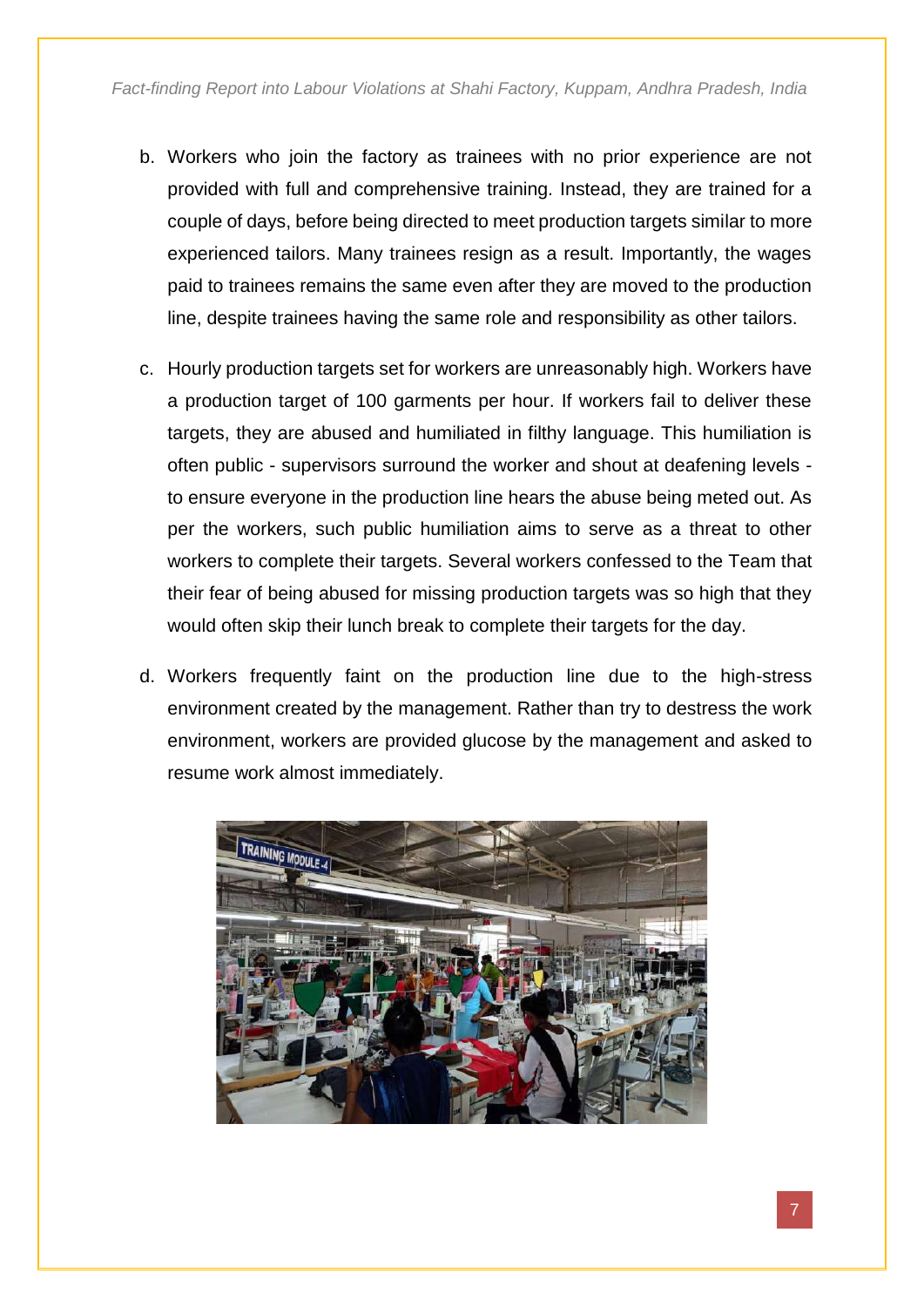- e. Workers are abused verbally if their stitching is found wrong. One worker informed the Team that her supervisor, on discovering a mistake she made while stitching, threw a handful of garments at her face.
- f. Caste-based insults are frequent at the Shahi factory, as per two workers, who bravely shared their grievances with the Team. A staff member who worked at the Organisation Development department at the factory also supplemented this fact and reported that several complaints regarding managers using castebased insults were reported to her, particularly against Mr. Anjinelayu, a manager from the HR department. However, no steps were taken by the management to address these complaints, as per the staff member.

#### **3. Denial of Breaks and Basic Amenities**

- a. Workers receive only a half an hour break for lunch. Since workers are required to deposit their bags in a storage room, their lunchtime is often cut short due to the large queues that form outside the storage room to retrieve the lunch from their bags. A worker reported that they are strictly prohibited from retrieving any bags other than their own, making their waiting time longer. Workers in effect get only 15 minutes for lunch every day. Workers also revealed that towards the end of the half an hour lunch break, a lady guard would blow her whistle continuously, not allowing workers even a moment of respite to complete their lunch. No tea breaks are given.
- b. Washrooms are extremely unclean. Though there are 30 washrooms present in the factory, only 15 washrooms are open for each shift for the workers to use. A guard is stationed outside the washroom with a whistle to control the time spent by workers in the washroom. If a worker spends more than a couple of minutes inside, the guard blows the whistle continuously, hastening the worker to return to work. Workers stated that bathroom breaks are deeply frowned upon by the management. If a worker is found taking a bathroom break the supervisors, ask them, "*How can you have pending targets and go to the washroom?"* The supervisors also demand that workers seek permission from them before visiting the washroom.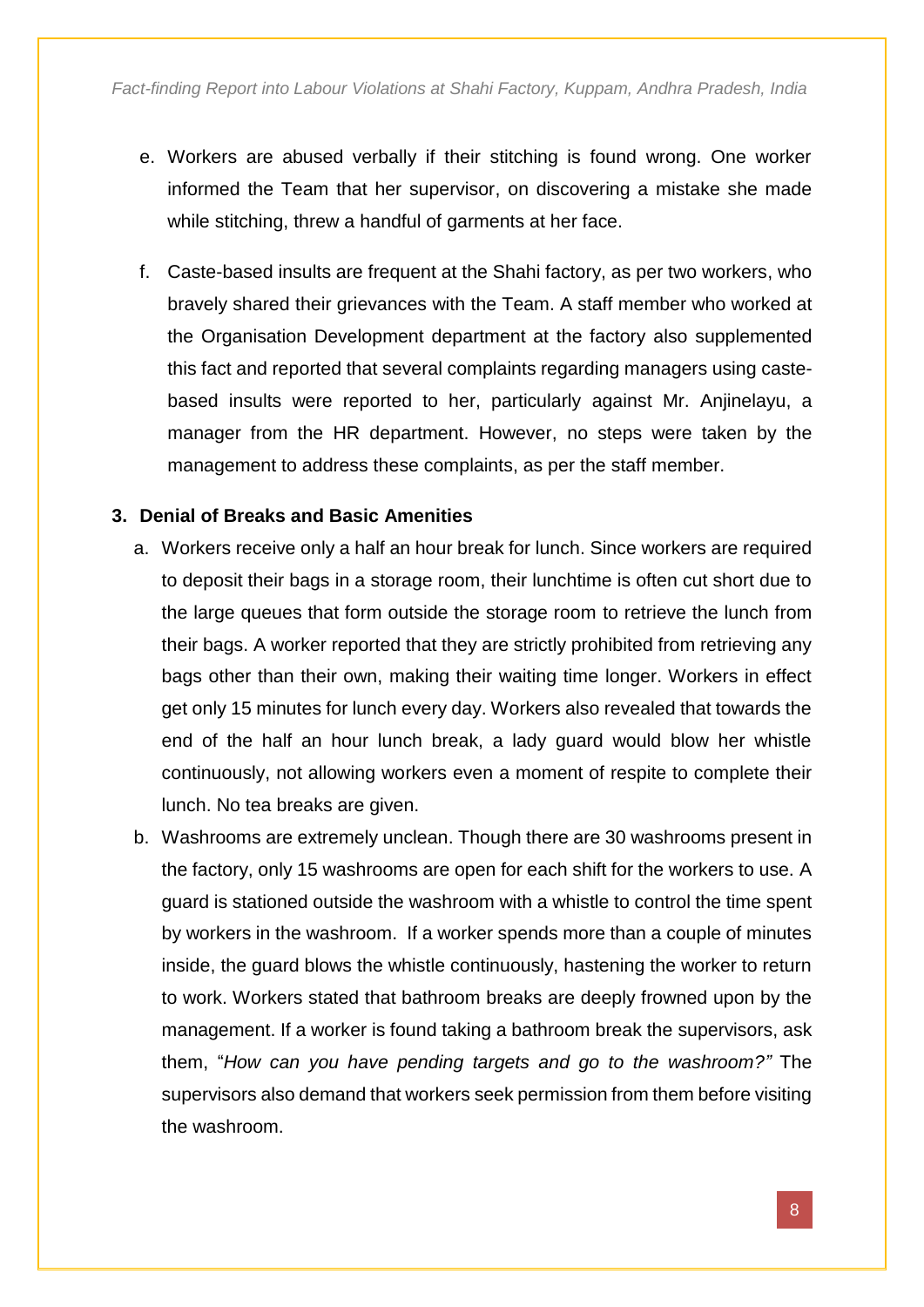#### **4. Oppressive and Punitive Policies for Holidays and Attendance**

- a. Workers have one day off in a week: the designated holiday being Sunday. However, workers reported that many times, as compensation for Government mandated holidays, the Shahi management would force the workers to work on Sundays to keep up with production requirements. No overtime is paid for the work extracted by the management from workers on Sundays.
- b. Management is highly oppressive about its production targets and discourages any leave or holiday. The management has an attendance incentive for workers, where Rs 100 to Rs 200 is given as an incentive for not taking a single holiday during the month.
- c. The management is reluctant to grant workers even emergency leave. If workers absent themselves for more than one day a month, their wages are cut. The amount deducted is usually arbitrary and differs from person to person.
- d. Wages are arbitrarily cut if workers arrive late at the factory. There is no parameter determining why a particular amount is cut. Workers claimed that arriving even 5 minutes late to the factory premises led to a deduction from their wages.
- e. Workers who take holidays notwithstanding the emergency are targeted by the management on their return. They are shifted from work they are familiar with to work they are unaware of, pushing workers to struggle to complete their production requirements, making them easy targets for the management.

#### **5. Unsafe and Unhealthy Factory Conditions**

a. For a factory with over 2000 workers, there is only one dispensary, with three beds – two beds for female workers and one for male workers. Often, multiple workers are forced to share the same bed at the dispensary. Workers reported that the dispensary is regularly short on medicines and that workers are often directed to purchase medicines themselves. If women workers require sanitary pads from the dispensary, they are expected to pay money for it.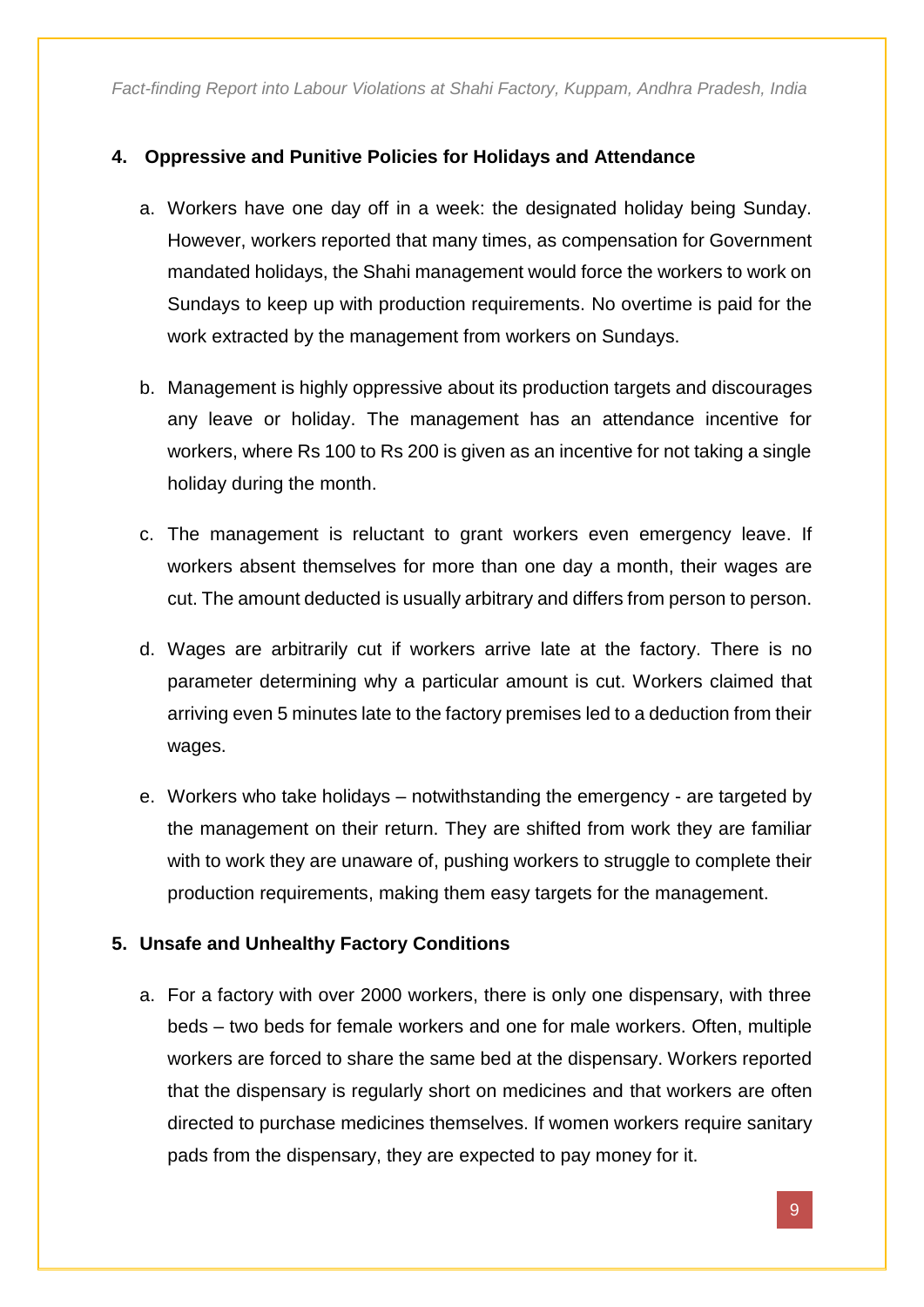- b. The workers stated that there have been many accidents in the factory, especially on the production line. These accidents are usually caused due to the high pressure exerted on the workers to meet their hourly production requirements. Accidents, such as fingers being cut by the machine or needles, are routine. However, other than basic first aid, no other help is extended by the Shahi management to these workers. Many times, the workers are expected to resume work on the same day. If a worker takes leave owing to such an accident, money is deducted from their wages on account of the worker taking a sick day.
- c. Almost all women workers the Team spoke to reported having developed menstrual problems after joining the Shahi factory. Many of them cited the heat emanating from the machines as one of the reasons for their irregular periods and extensive bleeding. One worker who was admitted to the hospital told the Team that the doctor diagnosed her health problem to be one caused by low levels of blood in the body, possibly related to heat from the machines. Other health problems workers reported included breathing and cough issues caused by exposure to dust, poor eyesight, and body pains from working for long hours without any movement.
- d. There is no provision for air conditioning at the production line where the tailors undertake their work. There are only nine fans for a factory floor with 19 production lines. The workers complained that the speed of these fans is reduced to a minimum to ensure that none of the garments fly from the table, and their placement is such that the airflow does not reach many workers in the production line - especially the first and second line. Workers are therefore made to work in highly uncomfortable and unfavourable conditions. This is exacerbated by the fact that Andhra Pradesh, where this factory is situated, is a tropical region, with soaring temperatures, especially during the summer months. In the months of April-June, the temperatures rise to almost 50 degrees Celsius (122 Fahrenheit).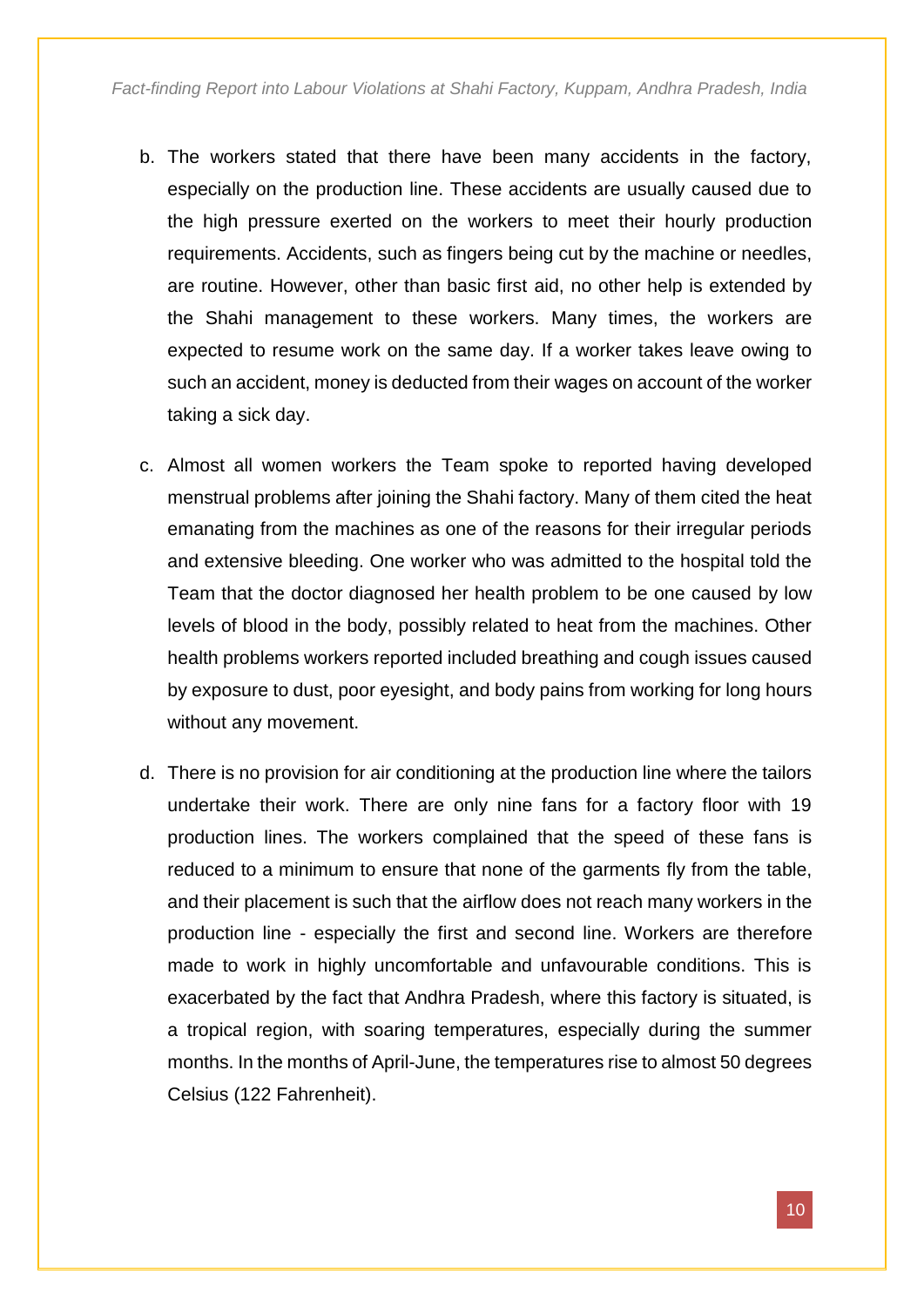e. There is no transport provided for workers, despite the Shahi management being aware that several workers travel more than 30KM to reach the factory. Workers who come from a distance either catch a bus or an auto rickshaw to reach the factory. Most workers we interviewed travelled by auto rickshaw and reported spending about Rs 1,600 - roughly 1/4th - of their wages on this commute. The workers also highlighted that close to thirteen people travel in each auto which has a seating capacity of only seven - making their commute highly uncomfortable and distressing.



#### **6. Violation of Covid Protocols during the Pandemic**

a. During the first nationwide lockdown in 2020, contrary to directions given by the Central Government to shut down all operations, the Shahi factory at Kuppam continued to function at full strength. Only the workers were called to work. No member from the staff category reported for work during the lockdown. Only after a protest led by workers, which was joined by the local people and politicians of Kuppam - 15 days into the lockdown - demanding for the factory to be shut, did the management close the factory.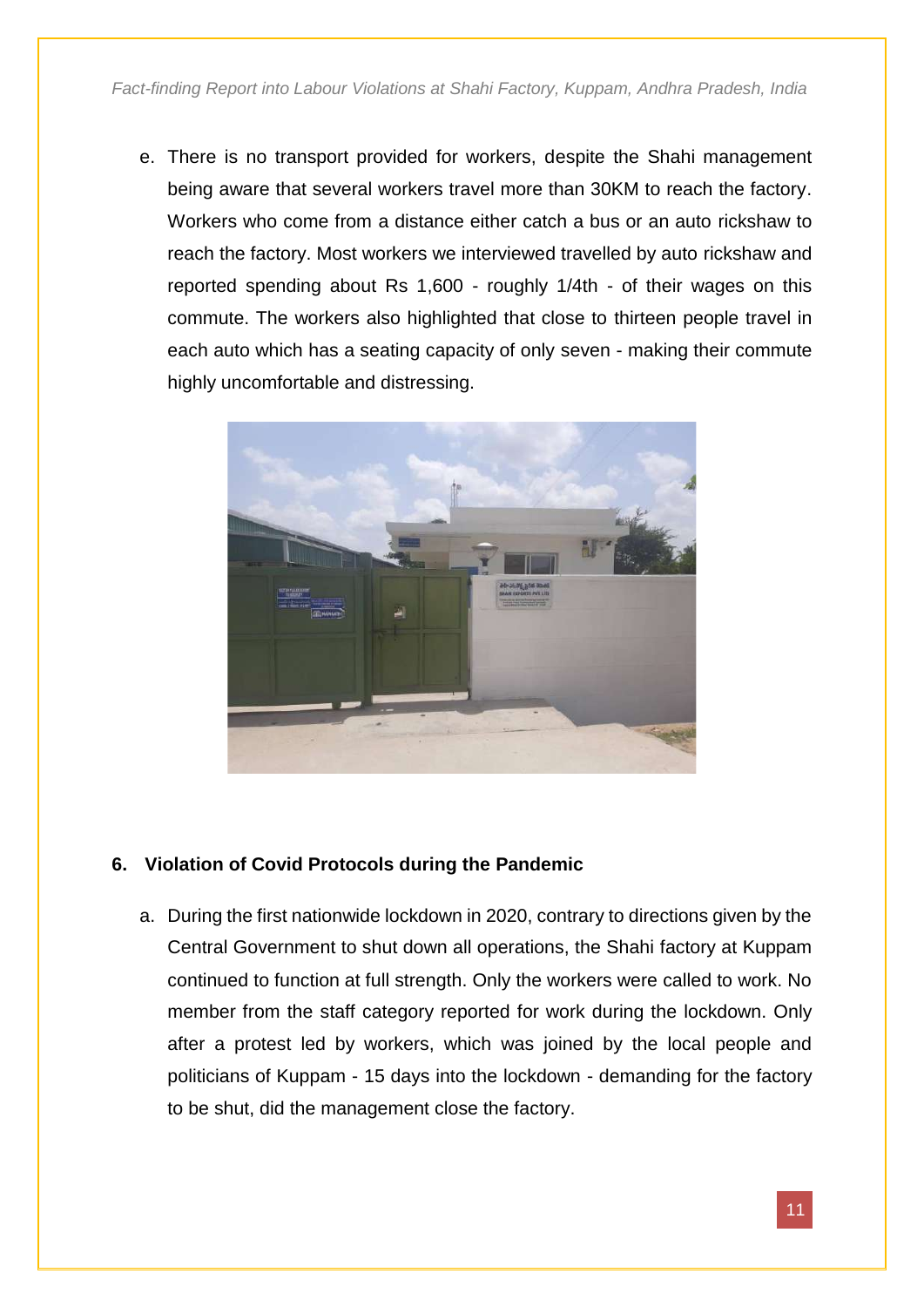- b. There was a complete absence of Covid protocols in the factory during the pandemic. No arrangements were made to ensure social distancing in the production lines. Some workers also expressed doubts over the quality of the sanitiser provided. They felt that the sanitiser was diluted with water.
- c. Workers were forced to come to work, despite many of their peers contracting Covid-19 on the production line. Workers were also refused sick days despite suffering from vaccine-induced side effects, including fever. One worker stated that when she requested permission for sick leave on account of vaccineinduced fever; her supervisor said in response, "*You are not the only one to get the vaccine. Why should we especially give you a holiday?"*

#### **7. Gender-Based Harassment and Violence ("GBVH")**

- a. Workers' testimonies revealed a severe and pervasive pattern of verbal and sexual harassment on the factory floor.
- b. Every woman the Team interviewed testified to being verbally abused directly by their supervisors and other management-level executives. Workers reported that their supervisors would yell, ridicule, and abuse them for a variety of reasons, including working "too slowly," talking to their peers, taking bathroom breaks, and not finishing their production targets. The abuse they explained is tied chiefly to the unreasonable production targets they are expected to fulfill. Workers complained of their supervisors calling them degrading names such as "*kothi*" (monkey), "*gorrilu*" (goats), "*kuka*" (dog), and "*somberi*" (lazy). Workers also consistently reported that supervisors insulted them or their coworkers with epithets such as "*Why are you so lazy?*; *Are you coming here for time pass?"; "Emi peekidhani ki osthunaru?" (Why do you come here when you do nothing?); "Kuppam vollu gorallu's laga ostharu Shahi ki?" (Why do these sheep [derogatory slang] from Kuppam come here to do nothing?).*

Workers specifically named Production Managers Jagadeesh and Nagraj, Assistant Production Manager, Manjunath, Floor in charge Anapoorna,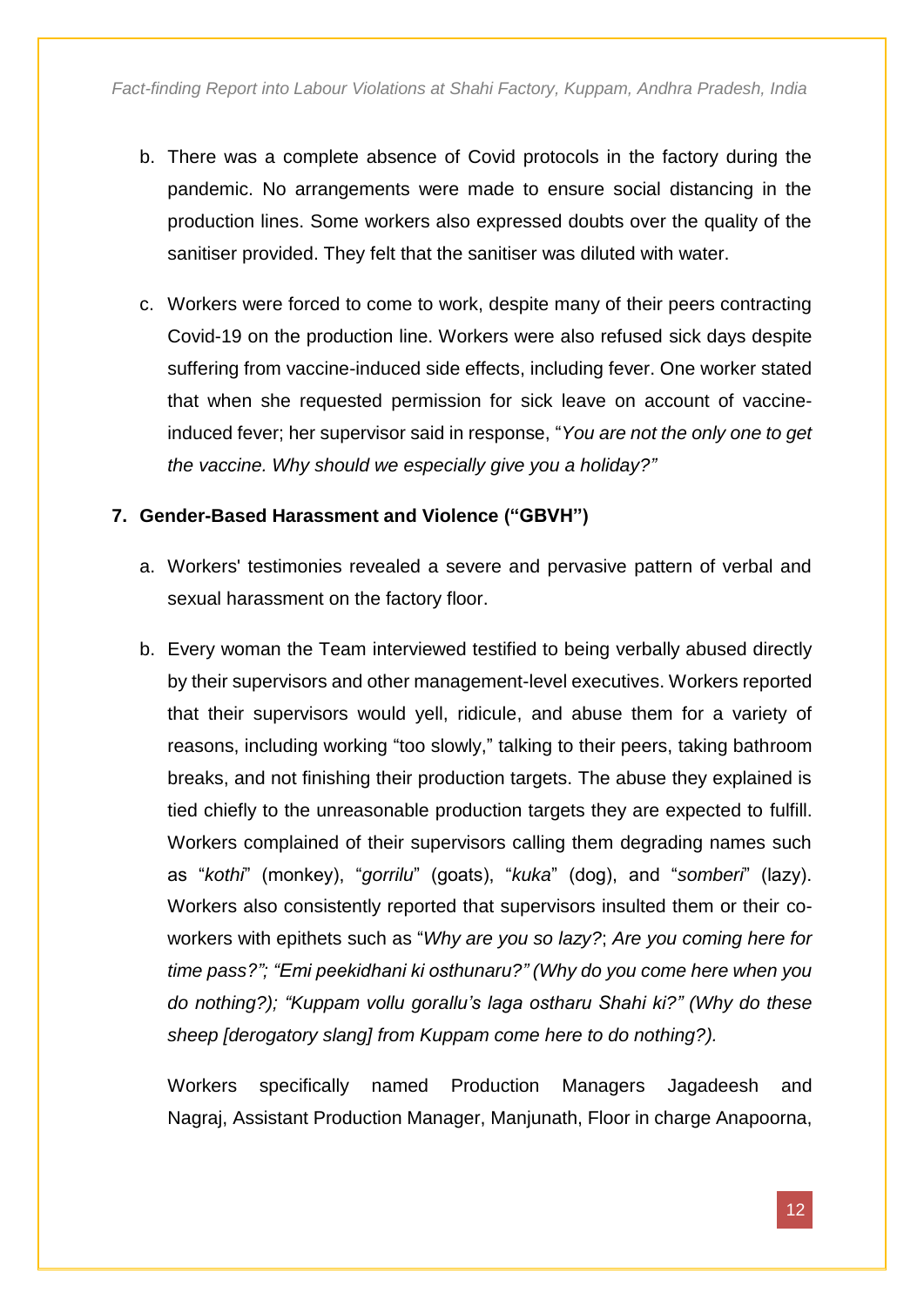Welfare Officer Mamata, Dispatch In-charge Lata, and Industrial Engineering Manager Sukumar as being the most abusive.

- c. While one woman worker the Team interviewed reported being directly subjected to sexual harassment and caste-based insults, most other women workers related as witnesses and shared with the Team stories of sexual harassment their peers have faced.<sup>6</sup> These stories comprised of lewd comments, being touched inappropriately by their supervisors on the production line and being solicited for sex by their managers.
- d. Workers provided accounts of retaliation for reporting cases of GBVH to the management and the culture of impunity enjoyed by perpetrators at the factory. Due to retaliation and lack of any official channels of redress, many workers end up resigning on their own accord. The Team was informed of two cases where such resignations occurred in the past year alone.

#### **Case of Padma<sup>7</sup>**

One worker Padma, who worked as an HR Assistant, was forced to resign due to the GBVH she faced on the factory floor and gave her account to the Team. A manager, Mr Anjineyalu, passed lewd comments to another worker Hari, on Padma's backside and commented, "*Who will marry her?*" This was accompanied by a slew of caste-based insults against Padma, who belongs to the Dalit community. She expressed that once the case came to be reported, the management left no stone unturned in uniting against her and supporting the manager.

When staff from the HR department took up this complaint to the General Manager and the Organisation Development Manager, both responded by saying that such issues are common and that managers cannot be questioned for such actions. She was asked to keep quiet, suppress the issue and calm down instead. For

-

<sup>&</sup>lt;sup>6</sup> It is important to note that research shows how survivors of gender-based violence often hesitate to report their experiences due to fear of management and society; and instead tend to speak of such harassment in the third person.

 $7$  Name of the worker has been changed to protect her identity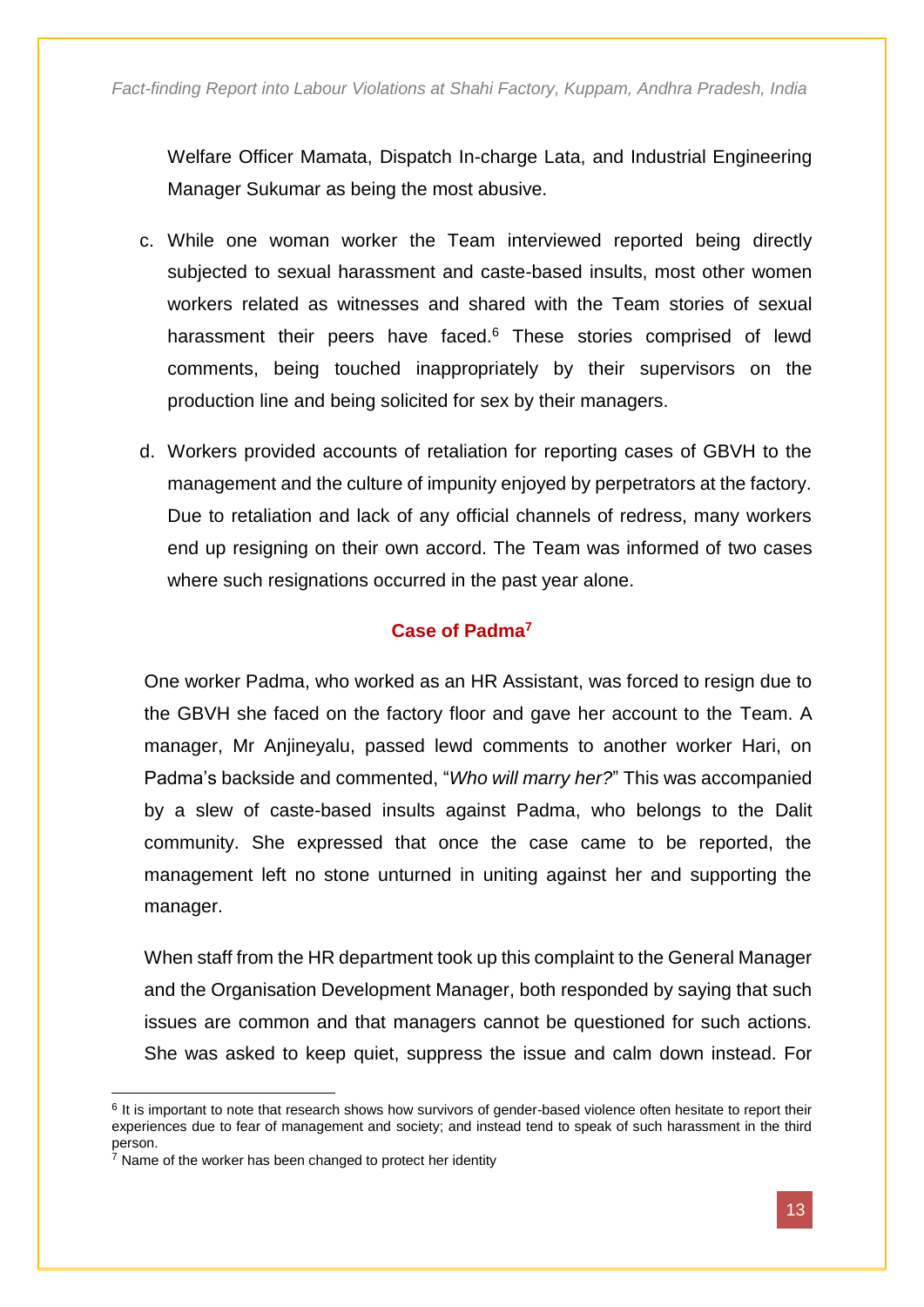taking up this case, the member of the staff was targeted and made to resign. Similarly, two others who supported Padma were targeted. One resigned due to targeted harassment; another worker was transferred to another department.

> *"I've been living in hell for the past two years; they think so low of people from the Dalit community that they can speak and treat us however they want to in the factory." – Padma, 33, HR Assistant at Shahi factory*

Workers also reported that the General Manager called a couple of workers promising them a promotion if they favoured the management in this case.

This case also revealed the extent of support the Shahi management holds with the local Kuppam police force. When Padma filed an FIR reporting the sexual and caste-based harassment she faced, the police refused to register an FIR. Padma reported to the Team that the whole time she spent at the station, the police were on call with Shahi's manager Yuvraj. It is only after Padma raised a complaint on the DISHA App - a mobile app created by the Andhra Pradesh Government for women to report crimes – did the police register an FIR. Padma was made to spend 4 hours at the police station before her complaint was officially registered. Police support for Shahi stems from the fact that many of them are provided freebies from the factory. Workers claim that the local police regularly visit the factory to take free jerkins from the management.

#### **Case of Kanakalatha<sup>8</sup>**

In another case, the Maintenance Manager, Mr. Kishore under the pretext that a worker did not wish him good morning, proceeded to touch her, allegedly to teach her how to greet a manager. When this case was reported, the General Manager directed that no issue be made from this case, and instead, the worker be dealt with in private. Later, the worker in question, resigned, though it is not confirmed

-

<sup>&</sup>lt;sup>8</sup> Name of the worker has been changed to protect her identity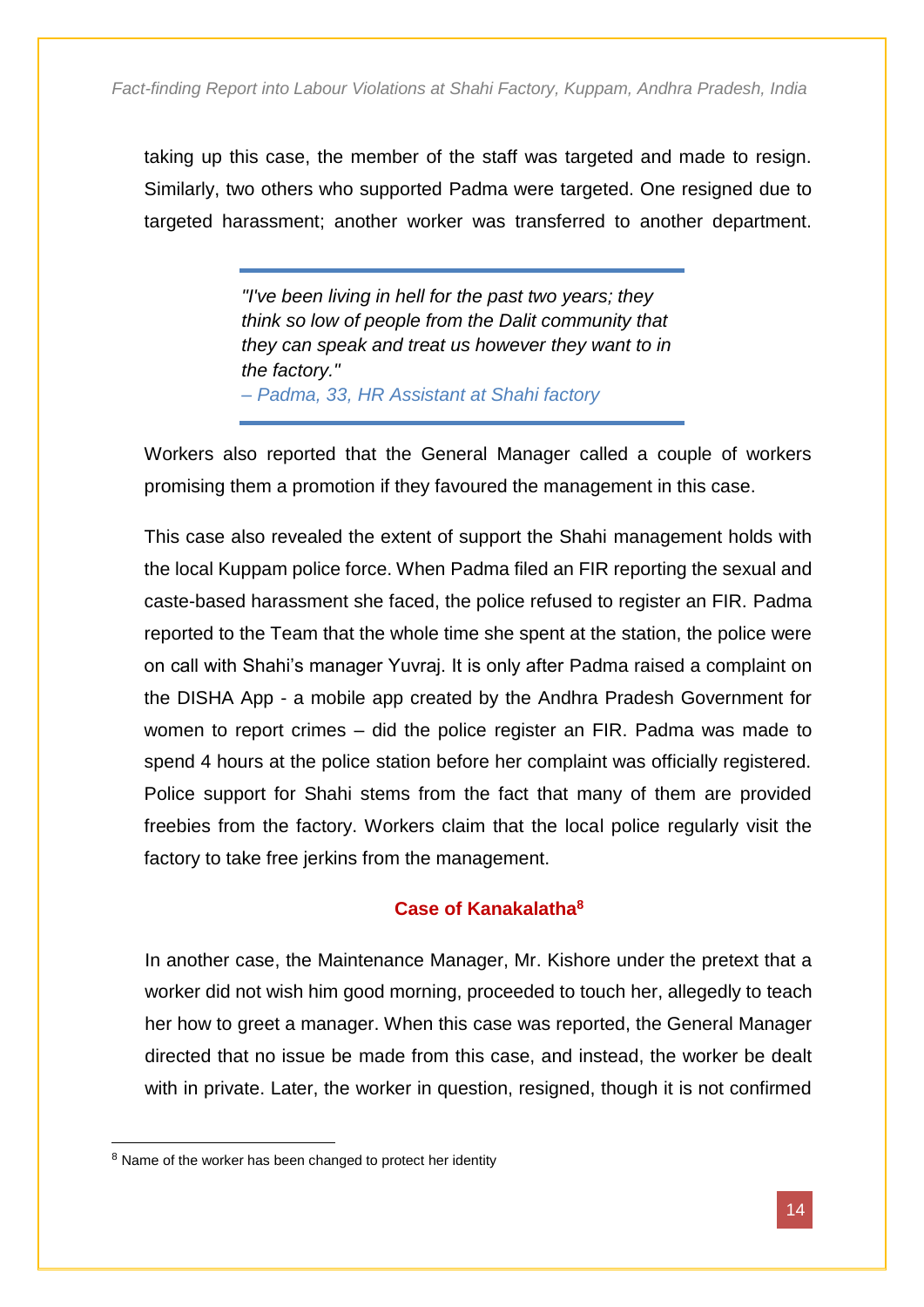if the resignation was due to this incident. This case was reported by a staff member to the Team.

#### **8. Wage Disparities & Violations**

- a. The workers at the Shahi factory at Kuppam have been divided into "unskilled" and "semi-skilled" workers. Unskilled workers who are usually trainees are roughly paid 6000 Rupees a month while semi-skilled workers earn around 8000-9000 Rupees.
- b. Workers who gain considerable experience are made supervisors. While they are assigned the workload and responsibilities of a supervisor, they are not provided any official designation which reflects their promotion to a supervisor. Their wages also remain at the original worker level.
- c. The wages paid to Shahi workers at Kuppam stand in stark contrast to wages paid to Shahi workers in other States like Karnataka, NCR, and Haryana. In Karnataka, Shahi workers are paid about 10, 500 to 11,000 Rupees and in NCR and Haryana, about 11,0000 Rupees. When workers raised concerns over this disparity, the Shahi management at Kuppam responded stating: "*That is a city, this is a village. This salary is more than enough for Kuppam village*"; "*If you raise this issue again, we will close the Shahi factory at Kuppam and leave*"; *"Ask the Government to raise the minimum wages first, only then we will raise yours"; "You don't deserve more than 5000 rupees for your work."*
- d. The wages being paid to workers at the Shahi factory are in violation of the Minimum Wages Act, 1948. As per Notification No. G/723/2022 published by the Government of Andhra Pradesh on the 1<sup>st</sup> of April, 2022 the minimum wages payable for tailors is around 11,000 Rupees. Since April, the management has not paid the statutorily mandated wages.
- e. Workers working at Shahi for over 5 years have received only one increment to their basic wages throughout their tenure of work. Workers reported that they were promised an increment in the month of April 2022, but no such increment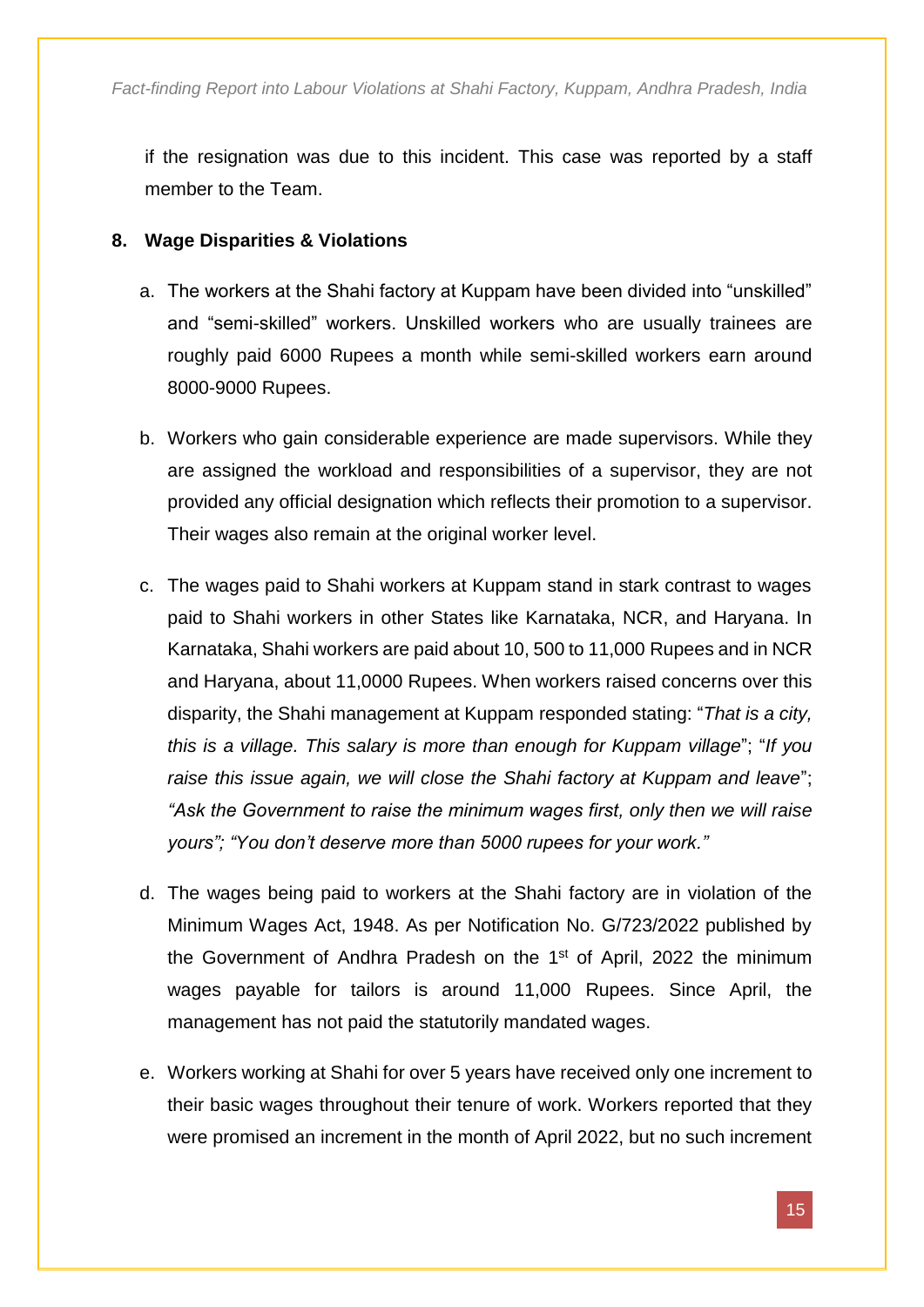was given. In contrast, the management-level staff at the factory received a substantial wage hike in the month of March 2022.



f. While tailors at the Shahi factory are not required to work beyond their stipulated work hours, workers in the shipping and packaging department are often expected to stay beyond their work hours and were facing issues concerning overtime pay as per the workers the Team interviewed. The Team was also informed by a worker who previously worked in the HR department that the overtime work recorded on the factory's biometric system would in some occasions be wiped from the system, and no pay would be given to the workers for the overtime hours they worked.

#### **9. Blatant Denial of Social Security**

- a. **Gratuity:** Workers reported that when some of their peers attempted to resign after completing five years of service at the factory, the management allegedly told the workers that gratuity is offered only after completing seven years in service rather than five years, forcing several workers to continue with their job under this false assumption.
- **b. Employee State Insurance (ESI):** Workers at Shahi have not been provided an ESI card by the management despite ESI being cut from their wages every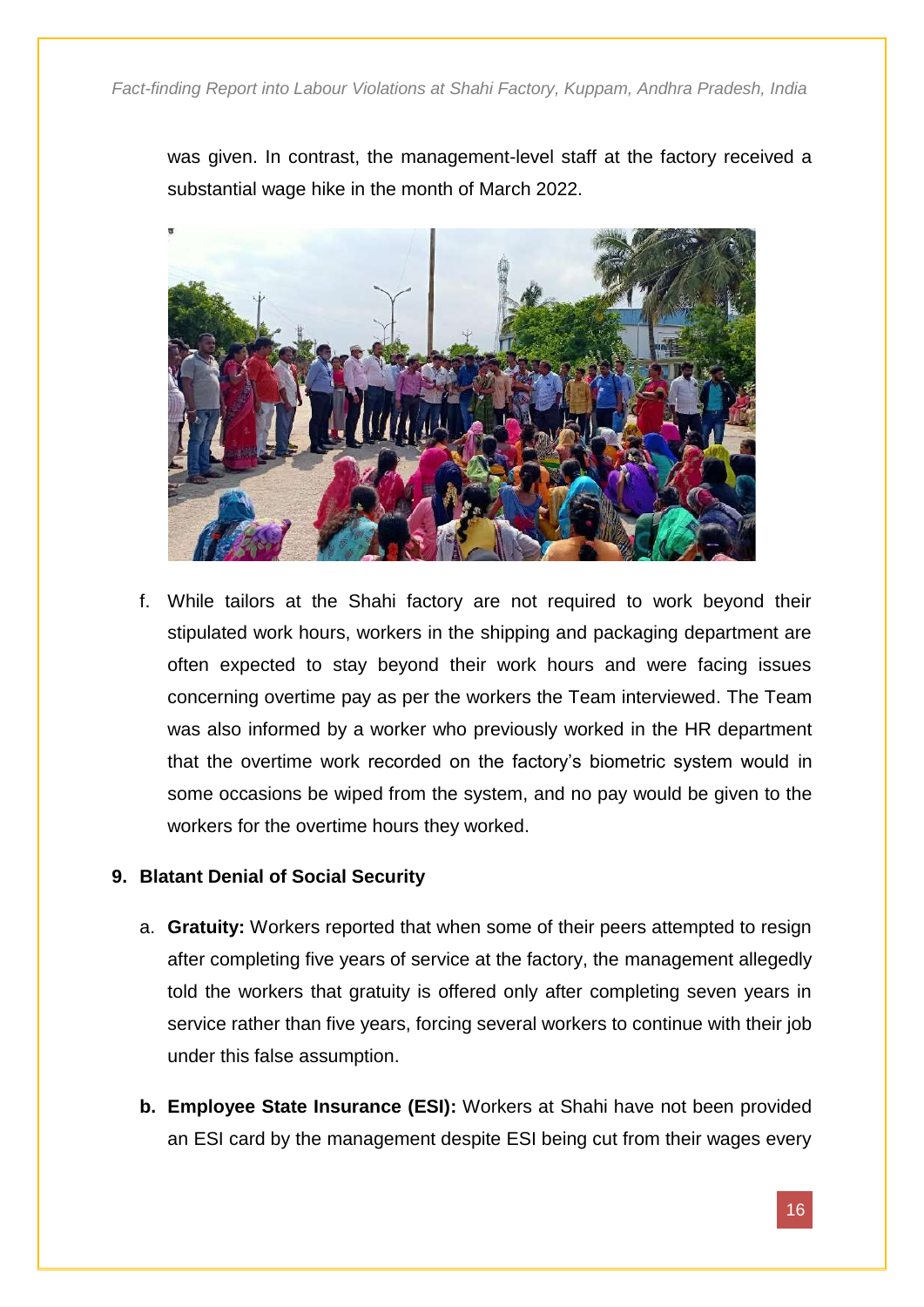month. Workers informed the Team that it was only following the protest that the management began to ask for details from workers to provide them with the ESI card.

#### **10.Non-availability of Grievance Redressal Mechanism**

- a. Shahi factory at Kuppam has an Organisation Development Division under the Human Resources Department to handle workers' grievances. There are committees under this division, namely: (a) Works Committee (b) Canteen Committee, (c) Environment, Health, and Safety Committee (d) Internal Complaints Committee, and (e) Grievance Committee. Workers reported that these committees are a mere formality. No worker that the Team interviewed expressed any faith in these company-led mechanisms. They accused these committees of being biased towards the management and being anti-worker. Workers complained that they had no voice in the meetings convened, and only workers who were friendly with the management are made part of them. It was mentioned that the management themselves drafted the reports produced by these committees with no worker input, merely for meeting auditing requirements.
- b. None of the workers the Team spoke to who either witnessed or personally experienced sexual harassment - filed a case before the Internal Complaints Committee of the factory. All workers, however, knew of its existence. The workers informed the Team that their refusal to use this mechanism stemmed from their deep distrust of the management and their lack of faith in the management to hold perpetrators accountable. This distrust, the workers claimed, was grounded in the experience of their peers.

#### **11.Debt-Ridden and Impoverished**

a. The low level of wages paid by the management has had a serious impact on the workers' ability to afford their families' basic needs, including food and medical care. Many workers complained about the high price of oil and how even basic cooking items are now beyond their reach.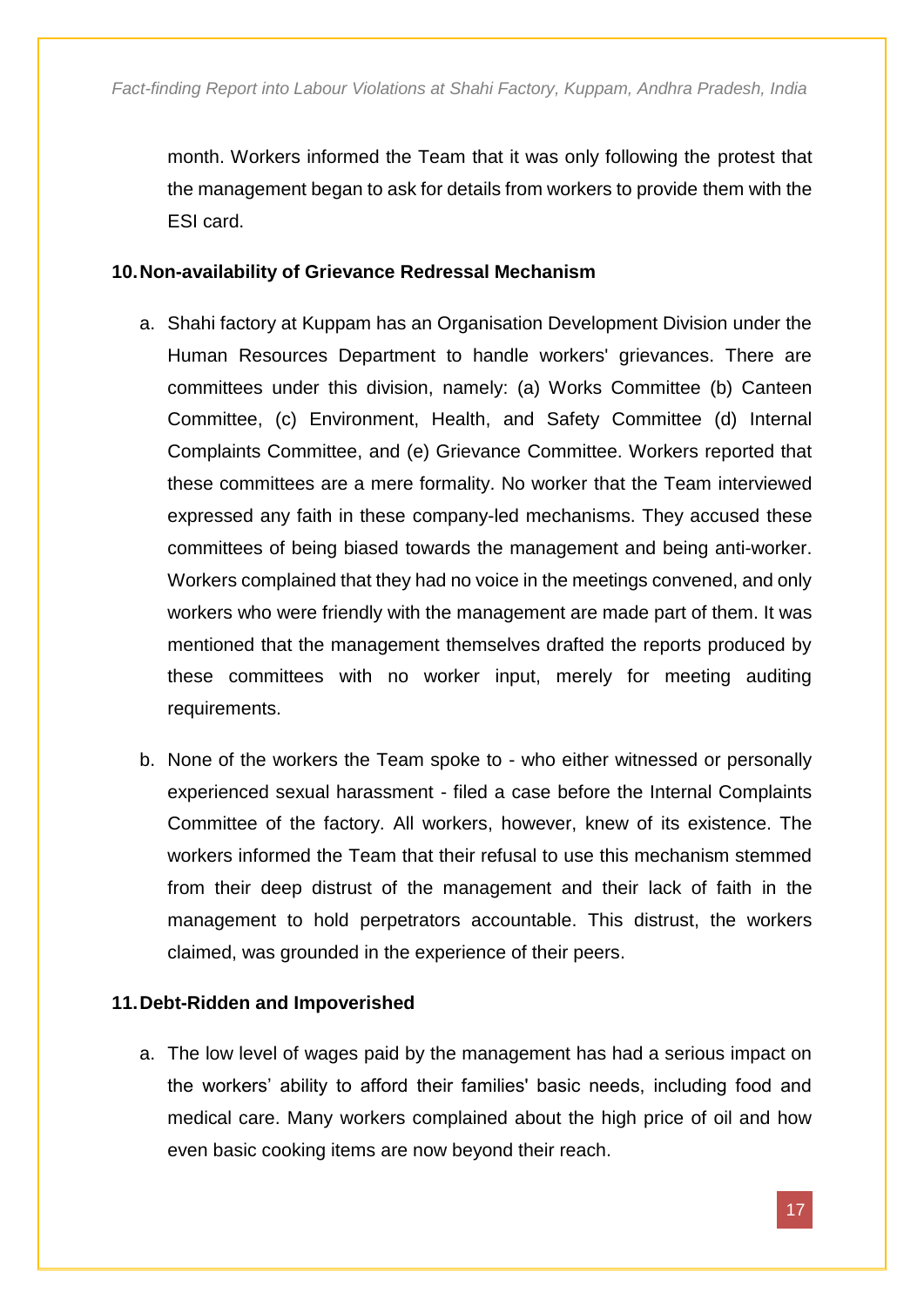b. Almost all workers reported to having taken debts from money lenders and loan sharks to keep their families afloat every month. This has resulted in a situation where none of the workers the Team met have any savings and, worse yet, are buried in debt.

> *"I joined Shahi with the sole intention of earning enough money to secure a decent education and future for my two children. But I could not stand the management's constant and unbearable harassment to meet production targets and was forced to quit last year. As I was already knee-deep in debt, I had no choice but to pull my children out of private school. I have been searching for alternative jobs for over a year, with no success. Due to my family's current financial condition, I might have no option but to rejoin Shahi and face everyday harassment again."*

*– Haritha, a 28-year-old tailor at Shahi factory*

c. Several women workers described high levels of stress associated with their children's education. Two workers expressed that their main motivation for taking up jobs at Shahi was to ensure that their kids get a decent education. However, due to their low wages, several workers were forced to transfer their children from private schools to government schools (whose quality is significantly worse) due to their inability to pay private school fees.

#### **12.Retaliation Due to Protest**

- a. Following the protest, workers reported that several managers and supervisors began to mimic the slogans raised by workers during the protest on the factory floor. They would target workers who raised the slogan "*We want more wages!*" by screaming "*We want more production!*" They would also constantly belittle the workers by saying "*You all shouted you want more, you want more, outside [the factory]. I dare you to ask the same here [inside the factory]."*
- b. In response to the protest, the factory management has amped up their surveillance of the workers. While workers would be harassed for using their phones during working hours even prior to the protest, the management has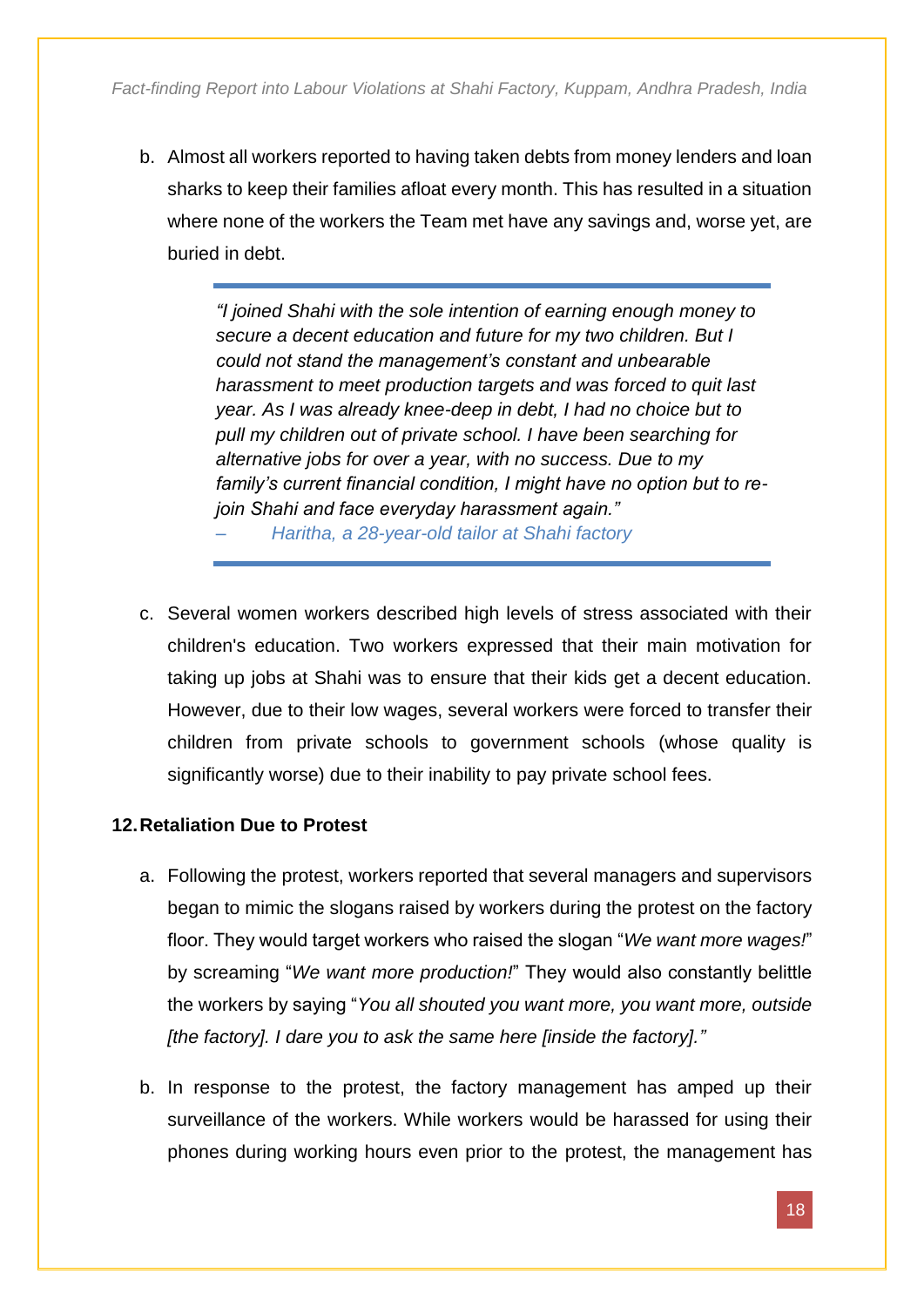begun to enforce the rule in full force following the protest. Workers informed the Team that the management has now made an announcement that there would be a complete ban on bringing phones into the factory premises. This has caused great distress to many women workers who worry that this move compromises their safety. Many women workers travel great lengths, often through forest areas, to reach the factory. A phone is crucial therefore for their safety.



- c. To prevent workers from communicating and building solidarity in groups within their production lines, the management has begun to reassign their work and change seating arrangements following the protest. Workers who are assigned new roles are expected to maintain high production targets despite their lack of experience in the new roles and are abused for failing to complete their targets.
- d. The quality of drinking water being served to workers has severely deteriorated in quality after the protest. Workers claimed that when they raised this issue with the management, the management belittled them by asking, "*Are you drinking mineral water at home to complain about the water quality here?*" As a result, most workers have stopped drinking the water being provided by the management.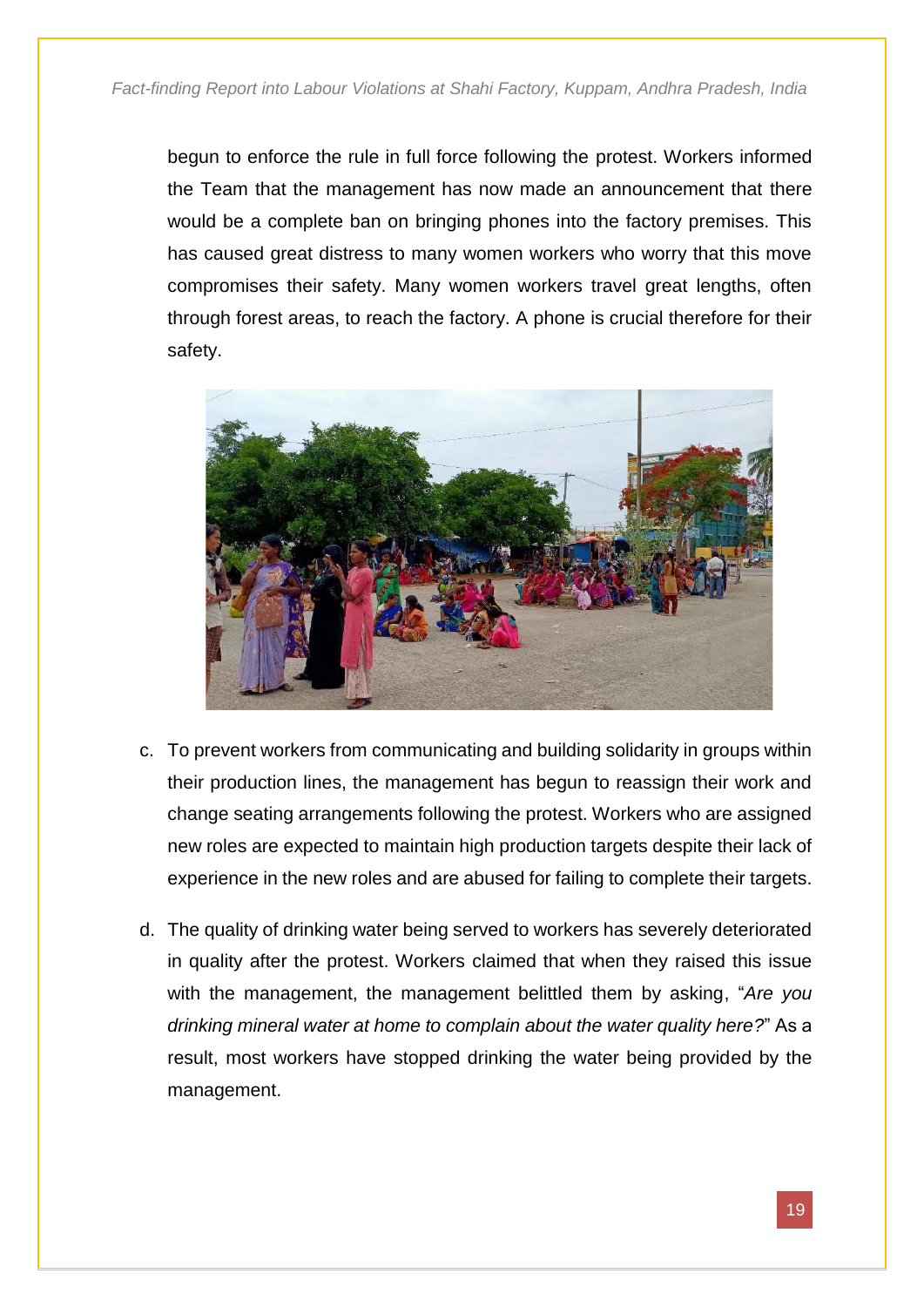e. Wages have been deducted for all workers who participated in the protest. The amount has been deducted based on the number of days the workers participated in the protest. Workers reported that in the week prior to depositing their wages, the management demanded that workers who participated in the protest submit a leave letter requesting earned leave for the protest days if they wanted payment. Only those workers who submitted the leave letter received wages for the protest days.

#### **IV. VIOLATION OF NATIONAL LAWS, INTERNATIONAL LABOUR STANDARDS, AND BRAND'S CODE OF CONDUCT**

The actions and conduct of the Shahi management at the Kuppam factory violate several international labour standards and national laws of India. They also contravene the Code of Conduct for Supplier Factories set by Columbia Sportswear, the primary sourcing brand. The various violations are captured below:

#### 1. **Minimum Wages Act, 1948 ("Minimum Wages Act"), India**

By paying workers less than the minimum wages notified by the Government on 01.04.2022 the Shahi management is violating the provision of the Minimum Wages Act of 1948. As per the rates notified under the law, the management is expected to pay around 11,000 Rupees to its workers employed as tailors; however, it is only paying about 8000-9000 Rupees. The management has engaged in wage theft for all the months it has refused to pay its workers their statutory minimum wage.

#### 2. **Industrial Employment Standing Orders Rules, 1946 ("Standing Order Rules"), India**

a. By not issuing every worker an appointment letter with the exact nature of the worker's terms and conditions of employment with the factory, the management is violating Schedule I-B of the Standing Orders Rules, 1946 which states "*the employer shall in accordance with the terms and conditions*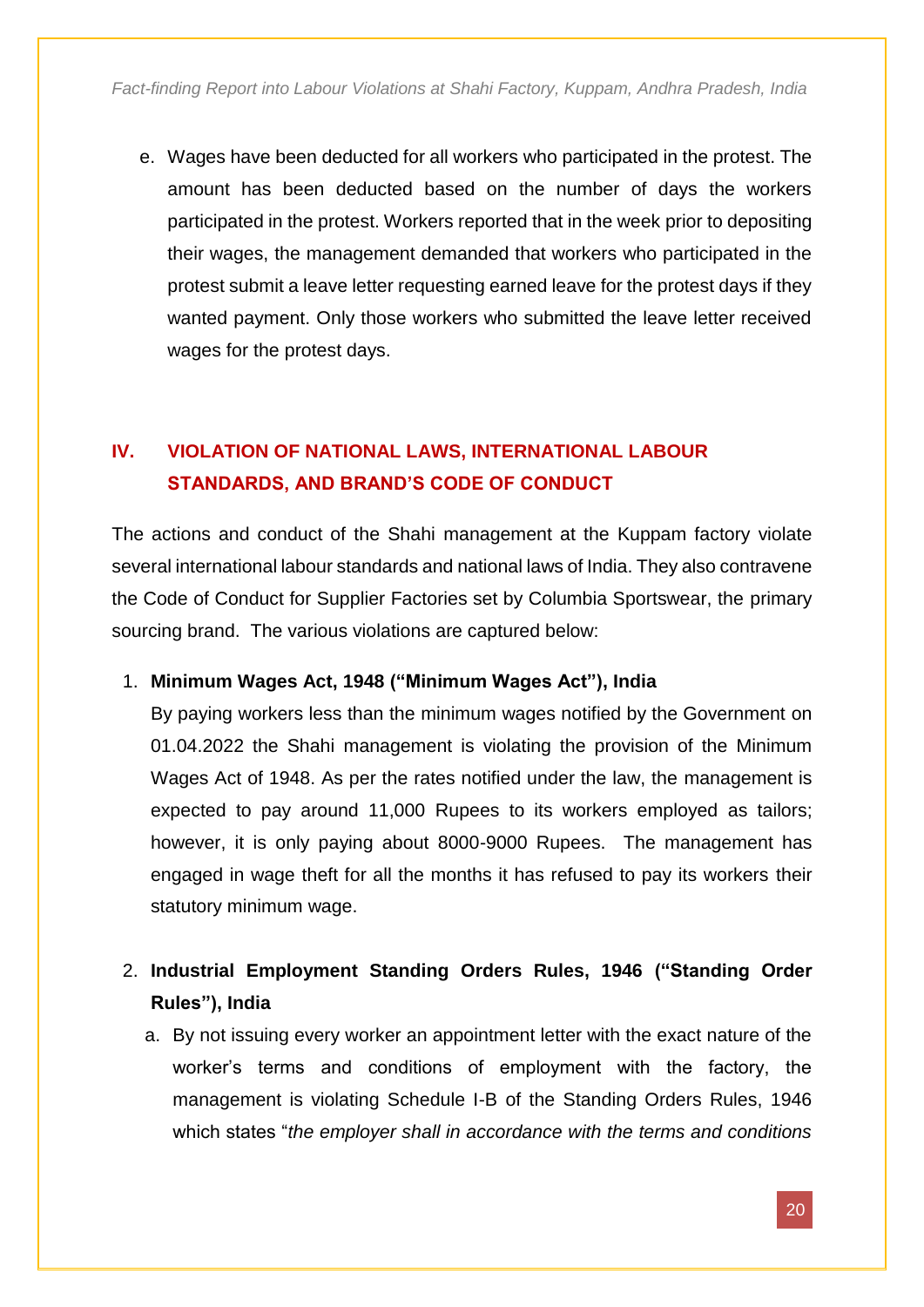*stipulated in the letter of appointment, confirm the eligible workman and issue a letter of confirmation to him."*

#### 3. **Factories Act, 1948 ("Factories Act"), India**

- a. As per Section 13 of the Factories Act, the employer has to provide adequate ventilation by the circulation of fresh air and maintain a temperature that will provide reasonable conditions of comfort to workers and prevent any injury to health. As discussed above in Part III 5(d) there are only 9 fans for the entire factory floor. In addition, the existing 9 fans are set at a minimum speed, as a result of which most workers on the production line receive no air for the entire work day.
- b. As per Section 19 of the Factories Act, all latrines and urinals in the factory must always be maintained in a clean and sanitary condition*.* Every worker the Team interviewed stated that the washrooms were unusable because of their unsanitary and dirty conditions.
- c. As per Section 47 of the Factories Act, the canteen facilities provided for the workers to sit and eat their lunch must be suitable and adequate. However, the area demarcated as the lunchroom in the factory is very small, and not at all sufficient for a factory with over 2000 workers.
- d. As per Section 55 of the Factories Act, no worker should be made to work for more than five hours without a break of at least half an hour. As seen in Part III 3(a) workers barely get a break of 15 minutes for lunch.
- e. As per Section 59 of the Factories Act, when a worker works for more than nine hours in any day or for more than forty-eight hours in any week, the worker shall be entitled to wages at the rate of twice the ordinary rate of wages. As captured in Part III 8 (e) they were times when the overtime work was erased from the biometric system, which meant that workers were not remunerated for their overtime work.

#### 4. **The Employee State Insurance (General) Regulations, 1950 (ESI Regulations), India**

• As per Section 17 of the ESI Regulations, the employer is expected to provide an identity card to their employees to enable them to access their benefits under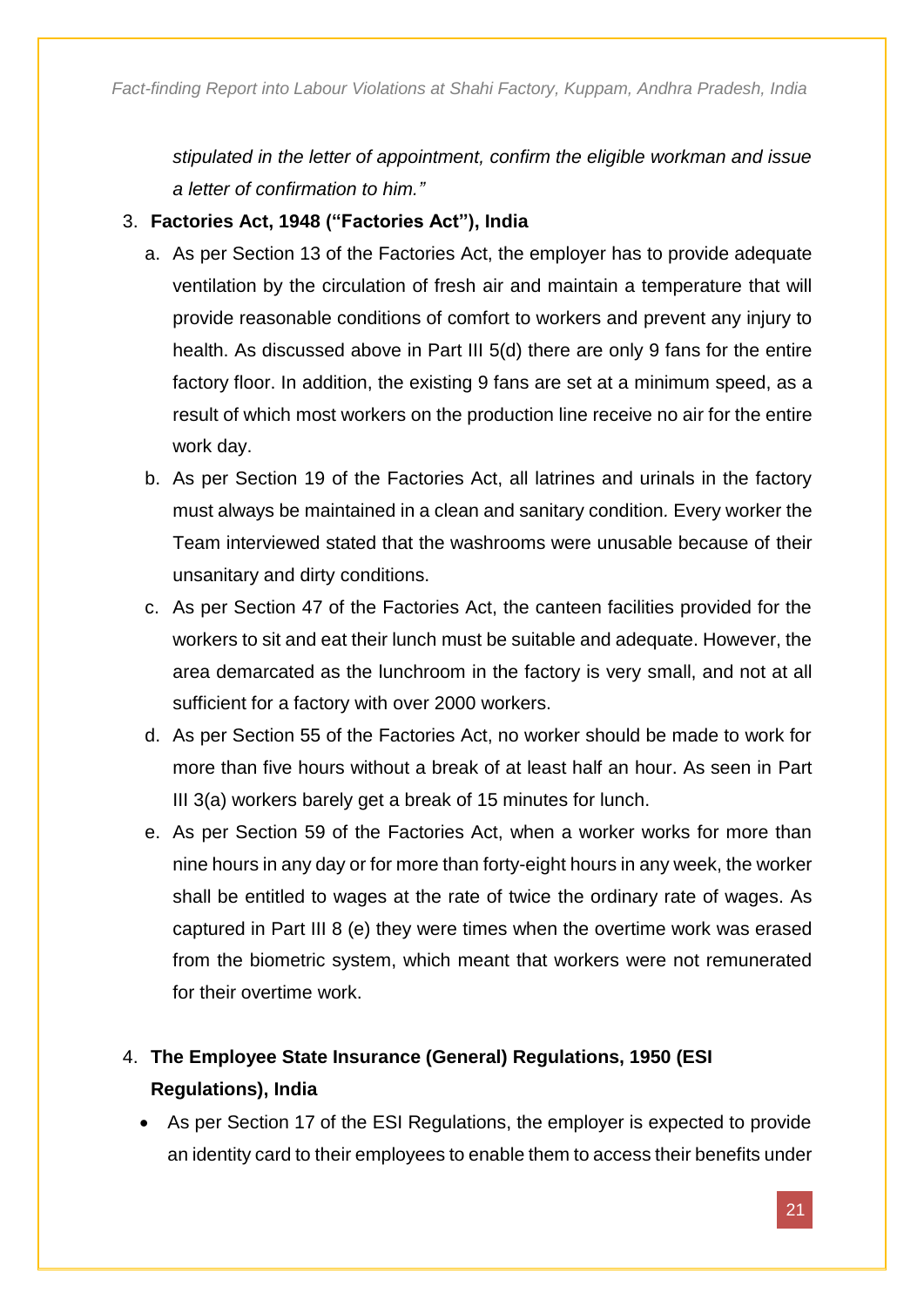the Employee State Insurance Act, 1948. However, as seen in Part III, 9 (b) no ESI cards have been provided to workers till today.

- 5. **Sexual Harassment of Women at Workplace (Prevention, Prohibition and Redressal) Act of 2013 ("the POSH Act"), India**
	- As per Section 19 (a) of the POSH Act it is the duty of all employers to *"provide [women workers with] a safe working environment at the workplace which shall include safety from the persons [with whom they are] coming into contact at the workplace.* As explained in Part III, 7 the management fostered a system where women could be sexually harassed with impunity. No workers the Team interviewed, expressed any faith in the management addressing complaints of harassment.
	- As per Section 19 (b) of the POSH Act, the employer is required to "*organise workshops and awareness programmes at regular intervals for sensitising the employees with the provisions of the Act and orientation programmes for the members of the Internal Committee in the manner as may be prescribed."* Other than mentioning the POSH Act and the Internal Complaints Committee during orientation, the management has taken no steps to date to organise workshops or awareness programmes for the workers.

#### 6. **International Standards as contained in ILO Conventions**

- a. **On minimum wages**
	- By not paying statutory Minimum Wages, Shahi is in violation of Article 4(2) of **Minimum Wage-Fixing Machinery Convention, 1928 (No. 26)** which clearly stipulates that "*A worker to whom the minimum rates are applicable and who has been paid wages at less than these rates shall be entitled to recover, by judicial or other legalised proceedings, the amount by which he has been underpaid, subject to such limitation of time as may be determined by national laws or regulations."*
	- Shahi is further in violation of Article 8(1) of **Protection of Wages Convention, 1949 (No. 95)** which clarifies that "*Deductions from wages shall be permitted only under conditions and to the extent prescribed by*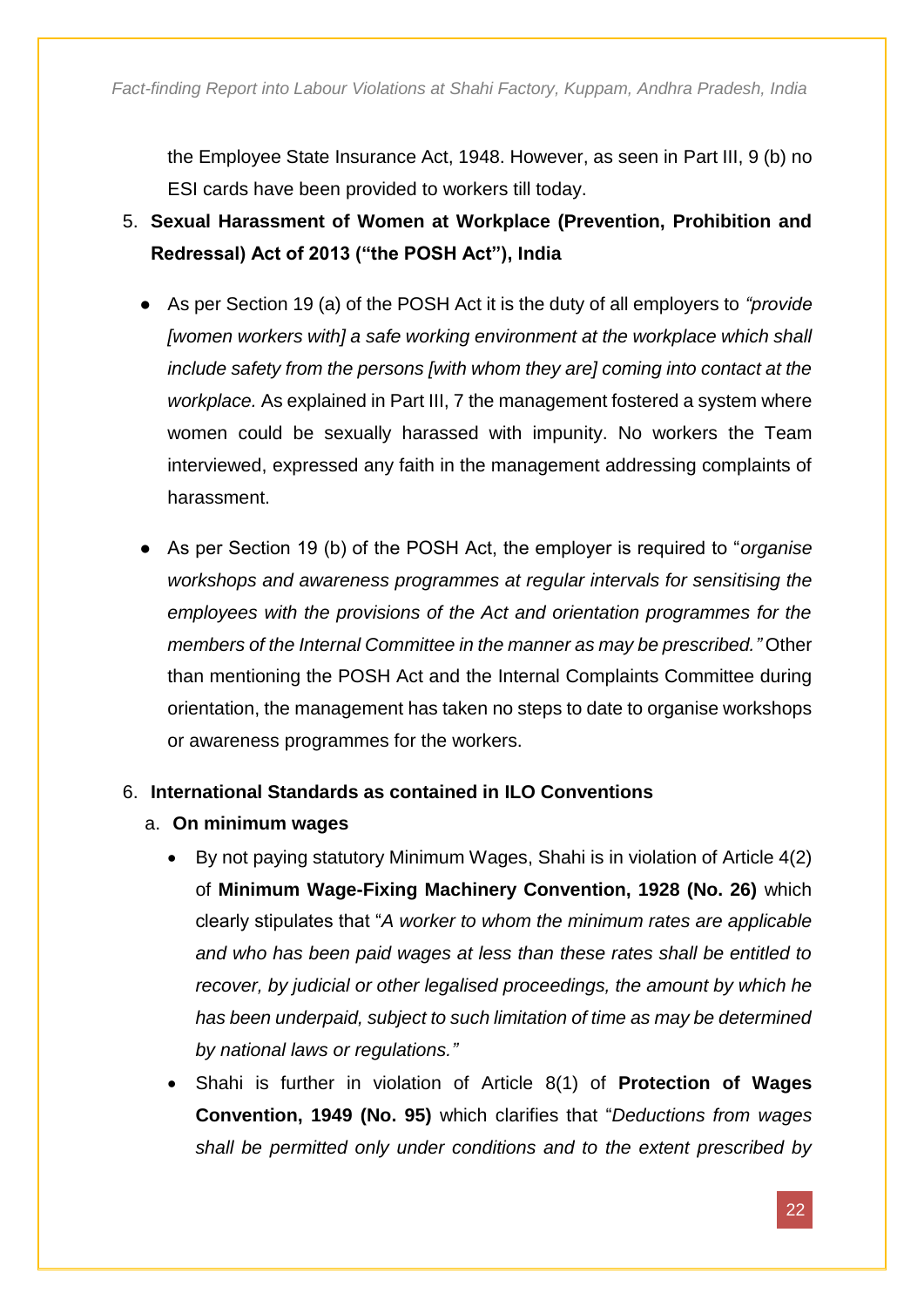*national laws or regulations or fixed by collective agreement or arbitration award."*

- Shahi has also violated **Minimum Wage Fixing Convention, 1970 (No. 131)** which attracts sanctions and penal provisions for failure to pay statutory minimum wages and not respecting freedom of collective bargaining by retaliating against workers after peaceful protest.
- b. **On discrimination**
	- Shahi has further violated Article 1(1) of **Discrimination (Employment and Occupation) Convention, 1958 (No. 111)** which prohibits any distinction, exclusion, or preference made on the basis of race, colour, sex, religion, political opinion, national extraction, or social origin, which has the effect of nullifying or impairing equality of opportunity or treatment in employment or occupation.

#### c. **On violence and harassment**

- **Violence and Harassment Convention, 2019 (No. 190)** prohibits genderbased violence and defines violence and harassment as *"a range of unacceptable behaviours and practices, or threats thereof, whether a single occurrence or repeated, that aim at, result in, or are likely to result in physical, psychological, sexual or economic harm, and includes genderbased violence and harassment."*
- C190 further defines gender-based violence and harassment as *"violence and harassment directed at persons because of their sex or gender, or affecting persons of a particular sex or gender disproportionately, and includes sexual harassment."*

#### **7. Columbia Sportswear's Code of Conduct**

The entire Shahi factory at Kuppam, manufactures garments for a single brand – Columbia Sportswear. In a bid to ensure humane working conditions and ethical business practices, Columbia Sportswear has developed its own code of conduct that it expects all its suppliers to comply with.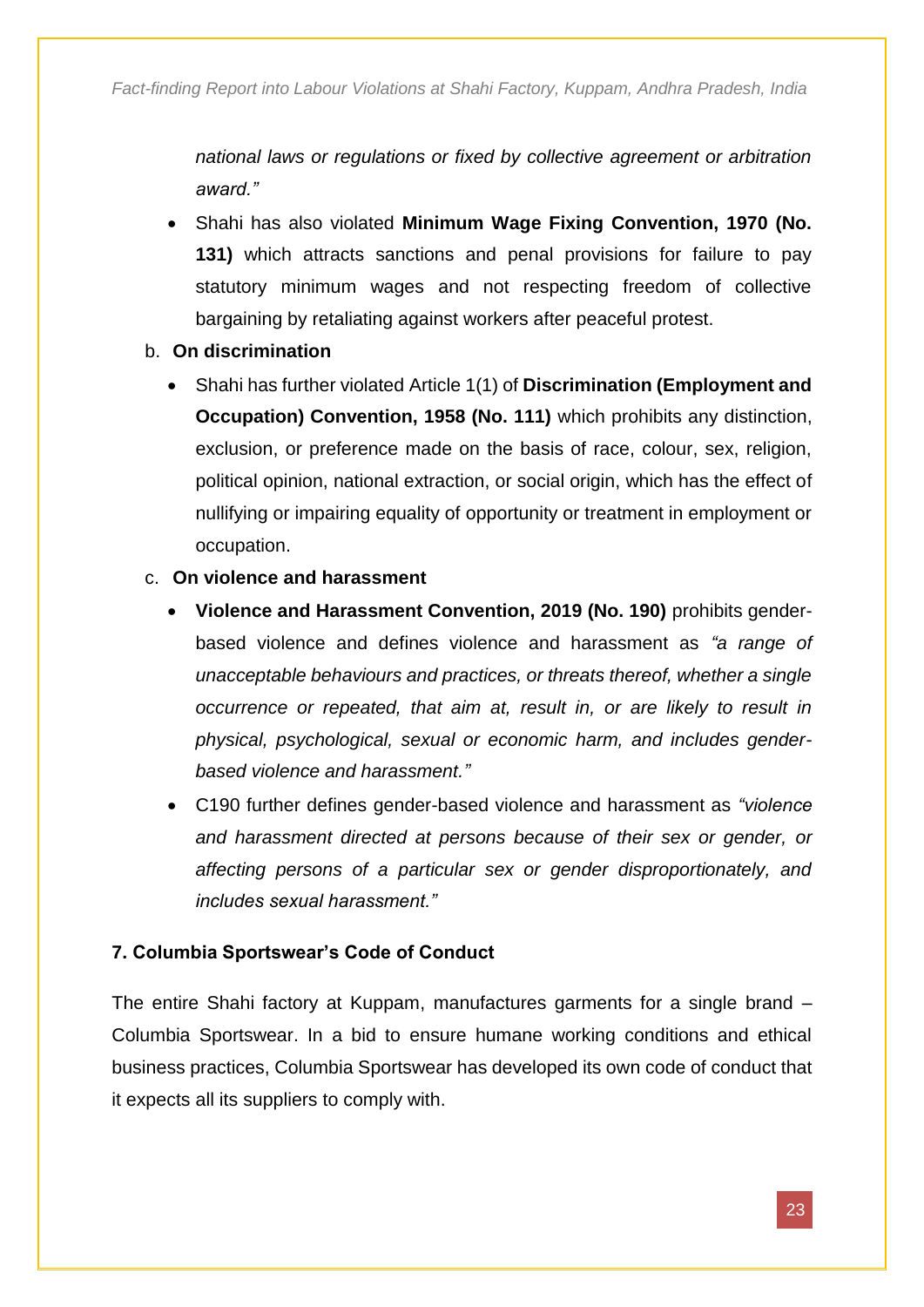- a. The Standards of Manufacturing Practices (SMP) demands that all suppliers provide "*work environments that are free of physical, sexual, psychological and verbal harassment and abuse, retribution for grievances, and corporal punishment"*. As documented in Part III 2(a) and Part III 7 of the report above, verbal and sexual harassment is routine at the factory, with the management breeding a culture where managers and supervisors can get away with such actions at ease.
- b. The SMP states that no person will be discriminated on the basis "*of race, religion, gender, marital status, capacity to bear children, age, disability, sexual orientation, nationality, political opinion, social or ethnic origin or other status of the individual unrelated to the ability to perform the job."* Despite workers raising issues of targeting based on caste status, as seen in Part III 2(e) the management has taken no steps to address them, thereby violating the brand's anti-discrimination clause.
- c. The SMP requires the suppliers to pay its workers a wage that will allow the workers to meet their basic needs and provide discretionary income. The supplier is required to pay the appropriate prevailing wage or minimum wage, whichever is higher, and provide all other benefits required under the law. The SMP also requires that the supplier not deduct or withhold wages or benefits for disciplinary infractions. Far from providing the workers with a decent wage to afford basic necessities, the management does not even pay its workers the minimum wage statutorily required of them to do under the laws of India. The management as seen in Part III 4 (d) arbitrarily deducts from workers' wages for minor infractions such as coming late. Worse still, the management is seen deducting from wages of workers who take a holiday or a sick day, which is a statutory right of workers under Indian laws.
- d. The SMP states that no worker must be made to work more than the overtime hours allowed by the law in the country and that workers must be compensated at a premium rate for their overtime work. As seen in Part III 8 (e), a worker reported that there are instances where overtime work from the biometric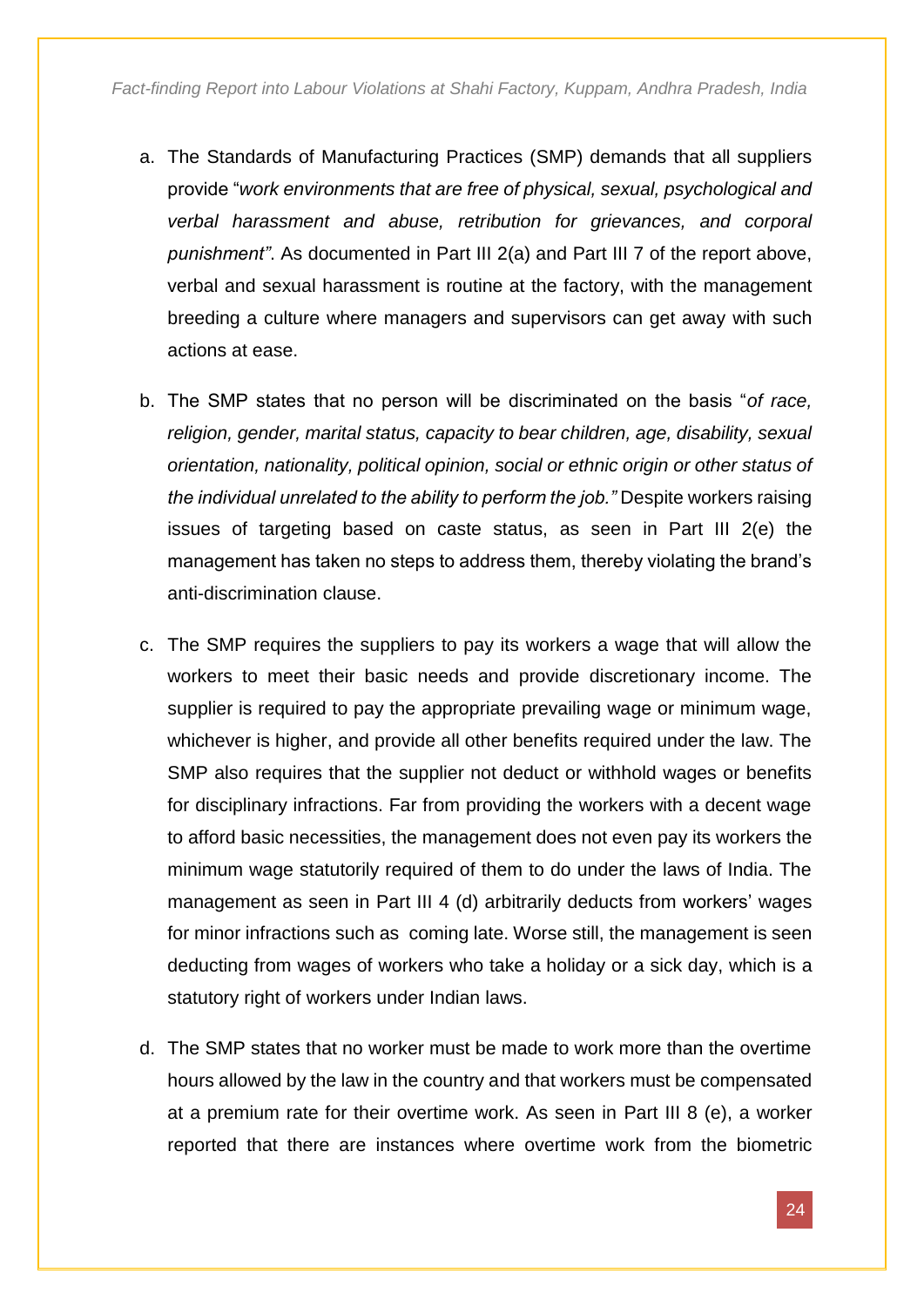system were erased, and entirely no wages were paid to workers in those cases.

e. The SMP states that suppliers should ensure that the rules and conditions of employment at their factories should adhere to the national and international labour standards and that worker's rights should be communicated to them clearly. As seen in Part IV of the report - several international labour standards and national labour laws have been flouted by the management.

#### **V. DEMANDS OF WORKERS**

- 1. The management must engage in good faith dialogue and bonafide negotiation with worker representatives regarding an increase in wages for workers and other grievances including GBVH and oppressive working conditions of workers detailed in the demands.
- 2. Wages of all workers must immediately comply with the minimum wage notification of the Government of Andhra Pradesh, with retrospective effect from April 2022.
- 3. Workers must be paid overtime wages at double the rate of regular wages as stipulated in the Factories Act.
- 4. Wages that have been deducted from the salaries of workers who participated in the peaceful protest must be paid to them. The management must also pay the workers it tricked into claiming earned leave for the protest period their rightful wages.
- 5. Wages of workers must be brought into parity with the wages being received by workers in other Shahi factories in Karnataka and NCR.
- 6. All forms of sexual harassment and verbal abuse of workers by superior officers must cease immediately.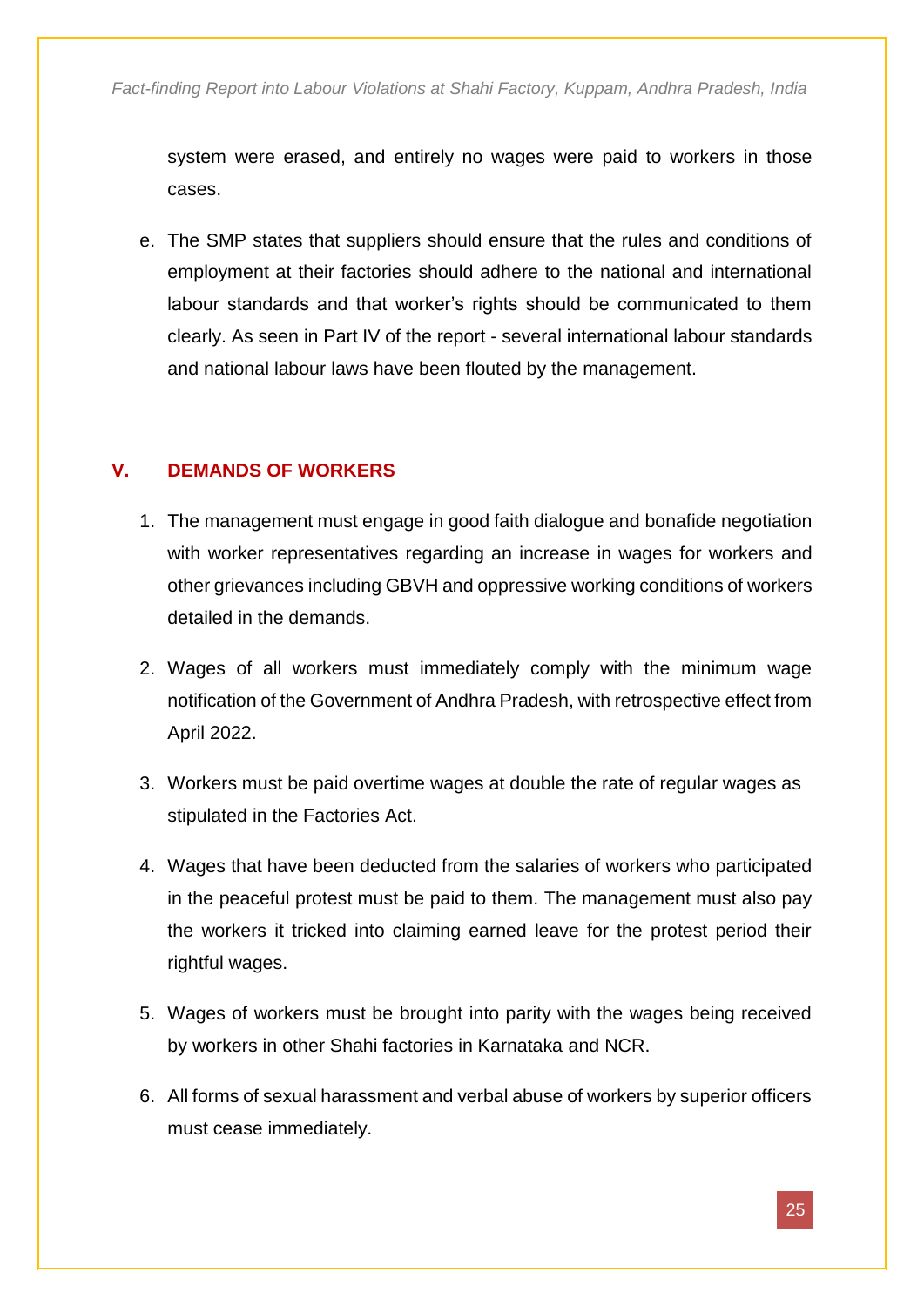- 7. All grievance redressal committees including Internal Committee (IC) at the factory must be reconstituted in a fair manner and should have worker representatives who are elected by other workers in a fair, impartial manner that is supervised by a neutral third party, mutually agreed upon by worker representatives and management.
- 8. Immediate action must be taken against errant and abusive staff members like the Production Managers, Mr. Jagadeesh and Nagraj, Assistant Production Manager Mr. Manjunath, Floor in charge Mrs. Anapoorna, Welfare Officer Mrs. Mamata, Dispatch In-charge Lata, and Industrial Engineering Manager Mr. Sukumar.



- 9. Toilets must be regularly cleaned and sanitized as mandated under the Factories Act. Additional toilets must be constructed in proportion to the number of workers in the factory.
- 10.Air conditioners need to be installed on factory floors to ensure that workers are comfortable while working.
- 11.Quality of drinking water provided to workers must be improved immediately.
- 12.A minimum of 45 minutes must be earmarked as lunch break for workers.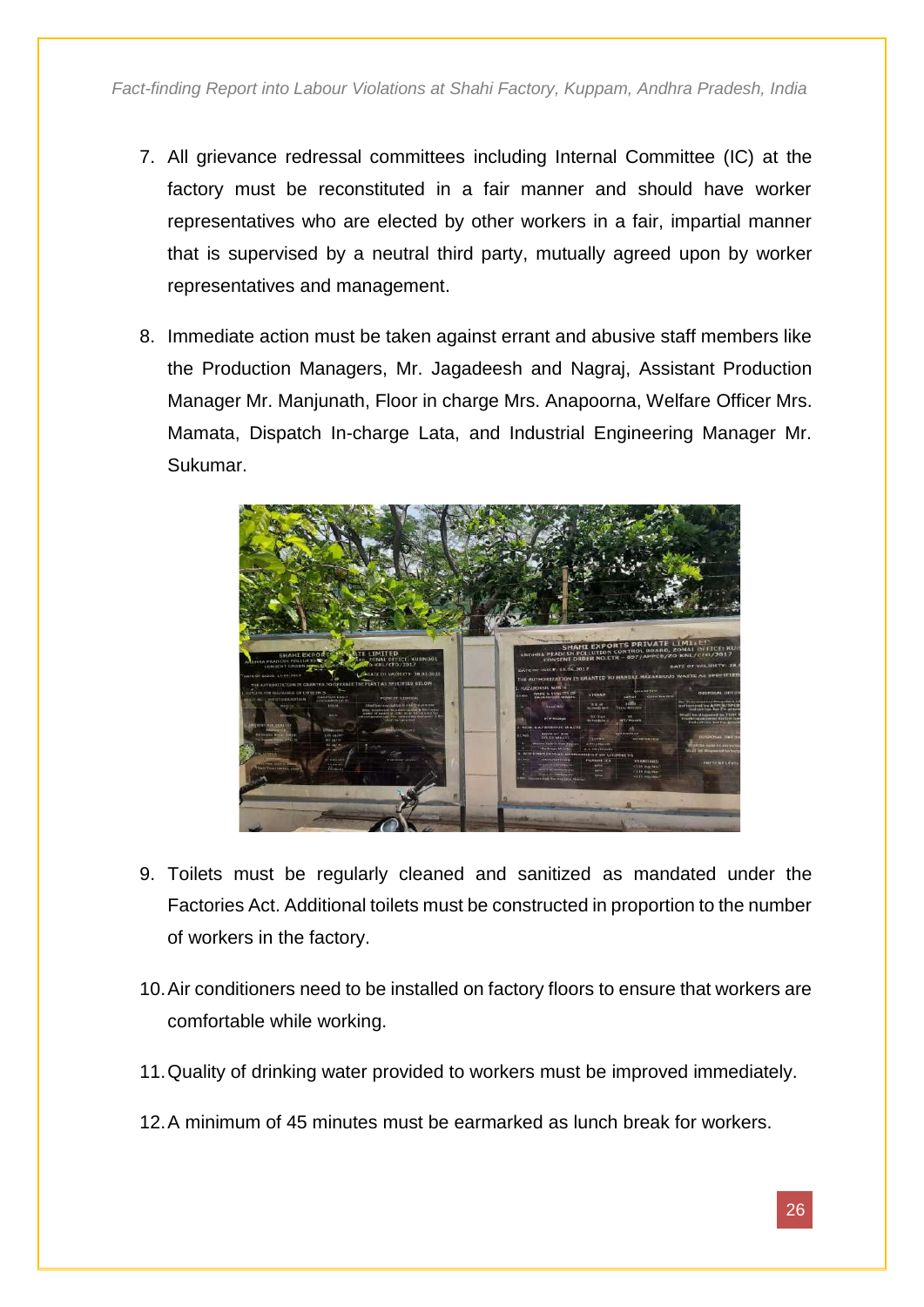- 13.The management must issue ESI cards to all workers in compliance with the Employees State Insurance (ESI) scheme.
- 14.The management's ban on bringing phones into the factory must be revoked with immediate effect.
- 15.Current production targets for workers are exorbitantly high and must be reduced to a more humane target.
- 16.Transport facilities which are comfortable, safe, and convenient to access must be provided free of charge to all workers.

#### **VI. RECOMMENDATIONS OF THE FACT-FINDING TEAM**

- 1. **Good faith dialogue and negotiation:** Management must engage in good faith dialogue and bonafide negotiation together with worker representatives and Asia Floor Wage Alliance (AFWA), India on wages and other worker grievances detailed in this report.
- 2. **Minimum Wages:** Wages of workers must be in accordance with the minimum wages stipulated by the Andhra Pradesh Government or the wages received by workers in other Shahi factories, whichever is higher.
- 3. **Overtime Wages:** Workers must be paid twice the rate of regular wages for overtime work. Arrears for unpaid overtime work must be paid to workers.
- 4. **Appointment Letter:** Appointment letters should be issued to every worker in the factory. This letter should include in clear terms their terms of service including their designation, pay, and entitlements.
- 5. **Leave**: All workers must be given weekly holidays, and be exempted from work on government-declared holidays. Workers must not be forced to work on Sundays as compensation for government-declared holidays.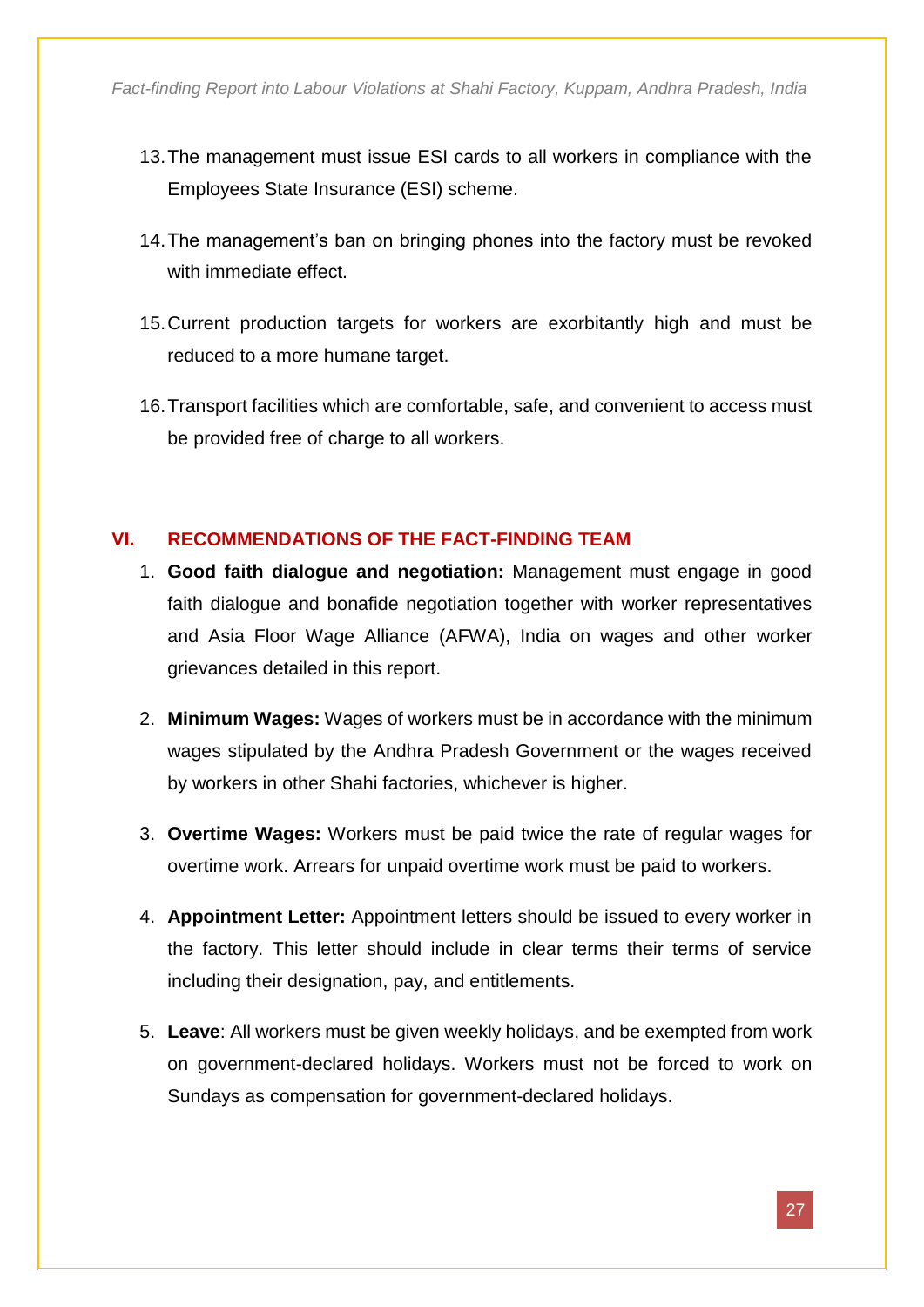- 6. **Implementation of the Factories Act:** Workers must be provided with all facilities mentioned in the Factories Act, including sufficient ventilation for work, quality drinking water, clean washrooms, sufficient lunch break, and medical aid.
- 7. **Gender-Based Violence and Harassment:** Immediate efforts must be taken to adhere strictly to the provisions of the Sexual Harassment of Women at Workplace (Prevention, Prohibition and Redressal) Act, 2013 ("POSH Act"). The internal committee (IC) must be reconstituted, with worker representatives who are voted in a fair and justiciable manner. Awareness workshops as mandated under the POSH Act must be conducted with the help of organisations and trainers who are experts in the field of GBVH and who are selected by worker representatives and management. Information brochures on the POSH Act and its provisions must be advertised at prominent places in the factory where workers can easily access such information. AFWA is open for a dialogue with the management to implement AFWA's Safe Circle approach at the factory, as constituted in the [Dindigul Agreement.](https://asia.floorwage.org/press_release/jeyasre-dindigul-agreement-to-end-gbvh/)
- 8. **Social Security:** Awareness sessions on various social security provisions available for workers including on Provident Fund, Employee State Insurance, and Gratuity must be provided to all workers. All misinformation communicated to workers on social security provisions including gratuity must cease immediately. Steps must also be taken to provide ESI cards to workers as soon as possible.

#### **VII. RESPONSE BY SHAHI EXPORTS PVT LTD. TO AFWA'S FACT-FINDING REPORT**

AFWA India reached out to Shahi for their comments on the violations indicated in the present fact-finding report before releasing it. Shahi has not given any response to the statutory violations and unfair labour practices so far. However, Shahi expressed their desire to submit the response by 25th of June, 2022.